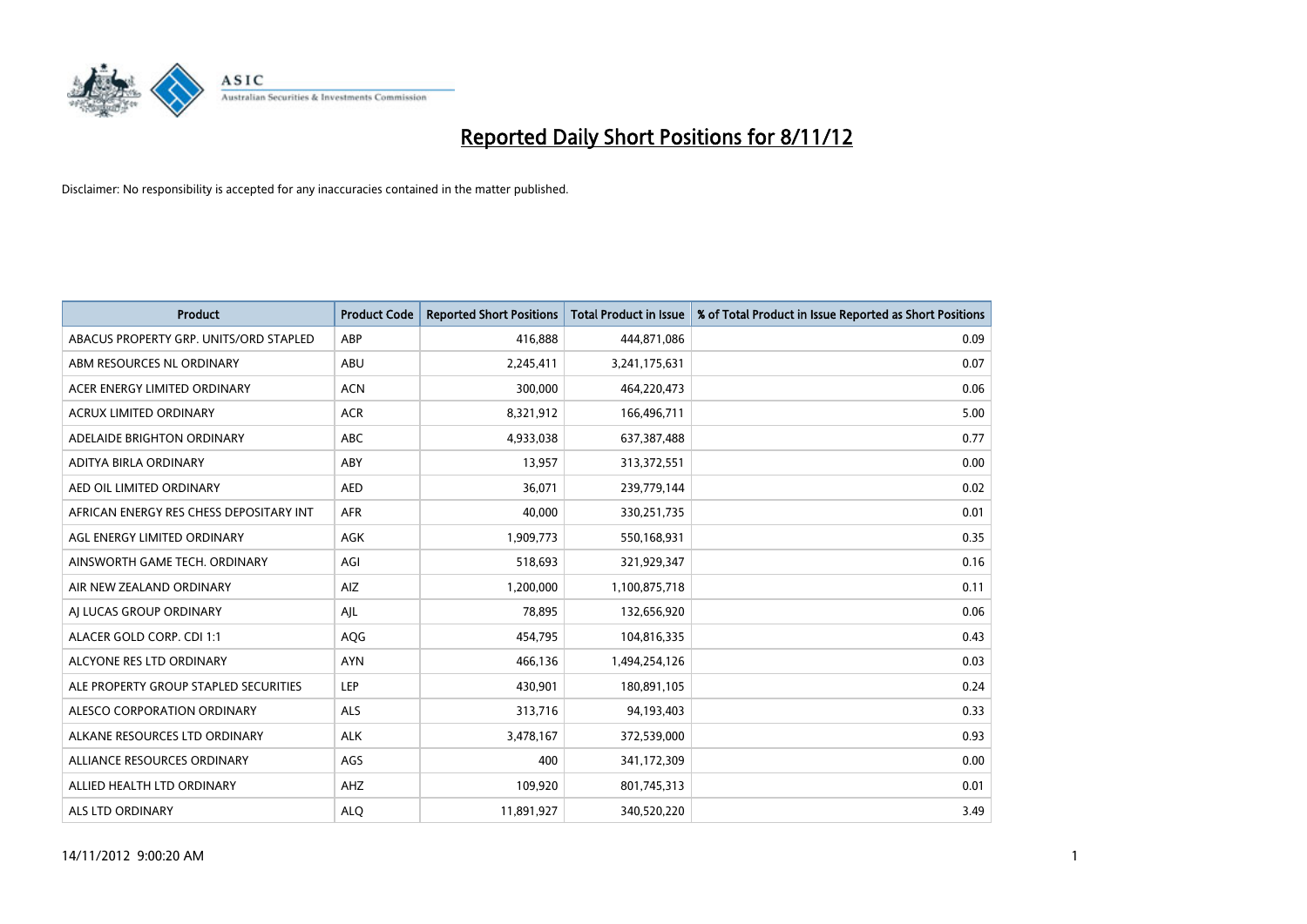

| <b>Product</b>                          | <b>Product Code</b> | <b>Reported Short Positions</b> | <b>Total Product in Issue</b> | % of Total Product in Issue Reported as Short Positions |
|-----------------------------------------|---------------------|---------------------------------|-------------------------------|---------------------------------------------------------|
| ALUMINA LIMITED ORDINARY                | <b>AWC</b>          | 204,439,380                     | 2,440,196,187                 | 8.38                                                    |
| AMCOM TELECOMM. ORDINARY                | <b>AMM</b>          | 232,984                         | 244,541,792                   | 0.10                                                    |
| AMCOR LIMITED ORDINARY                  | AMC                 | 3,685,364                       | 1,206,684,923                 | 0.31                                                    |
| AMP LIMITED ORDINARY                    | AMP                 | 7,591,377                       | 2,930,423,546                 | 0.26                                                    |
| AMPELLA MINING ORDINARY                 | <b>AMX</b>          | 5,585,180                       | 247,500,493                   | 2.26                                                    |
| ANGLOGOLD ASHANTI CDI 5:1               | AGG                 | 500                             | 89,207,765                    | 0.00                                                    |
| ANSELL LIMITED ORDINARY                 | <b>ANN</b>          | 4.431.666                       | 130,768,652                   | 3.39                                                    |
| ANTARES ENERGY LTD ORDINARY             | <b>AZZ</b>          | 571,136                         | 257,000,000                   | 0.22                                                    |
| ANZ BANKING GRP LTD ORDINARY            | ANZ                 | 6,620,060                       | 2,717,478,378                 | 0.24                                                    |
| APA GROUP STAPLED SECURITIES            | <b>APA</b>          | 13,323,358                      | 796,210,214                   | 1.67                                                    |
| APN NEWS & MEDIA ORDINARY               | <b>APN</b>          | 12,556,373                      | 661,526,586                   | 1.90                                                    |
| AQUARIUS PLATINUM. ORDINARY             | <b>AQP</b>          | 14,160,572                      | 486,851,336                   | 2.91                                                    |
| AQUILA RESOURCES ORDINARY               | <b>AQA</b>          | 8,181,872                       | 411,804,442                   | 1.99                                                    |
| ARAFURA RESOURCE LTD ORDINARY           | ARU                 | 4,297,918                       | 396,004,144                   | 1.09                                                    |
| ARB CORPORATION ORDINARY                | ARP                 | 38,263                          | 72,481,302                    | 0.05                                                    |
| ARDENT LEISURE GROUP STAPLED SECURITIES | AAD                 | 103,546                         | 397,774,513                   | 0.03                                                    |
| ARGO INVESTMENTS ORDINARY               | ARG                 | 163                             | 628,781,353                   | 0.00                                                    |
| ARISTOCRAT LEISURE ORDINARY             | <b>ALL</b>          | 19,814,602                      | 551,418,047                   | 3.59                                                    |
| <b>ARRIUM LTD ORDINARY</b>              | ARI                 | 8,925,575                       | 1,351,527,328                 | 0.66                                                    |
| ASCIANO LIMITED ORDINARY                | <b>AIO</b>          | 4.287.279                       | 975,385,664                   | 0.44                                                    |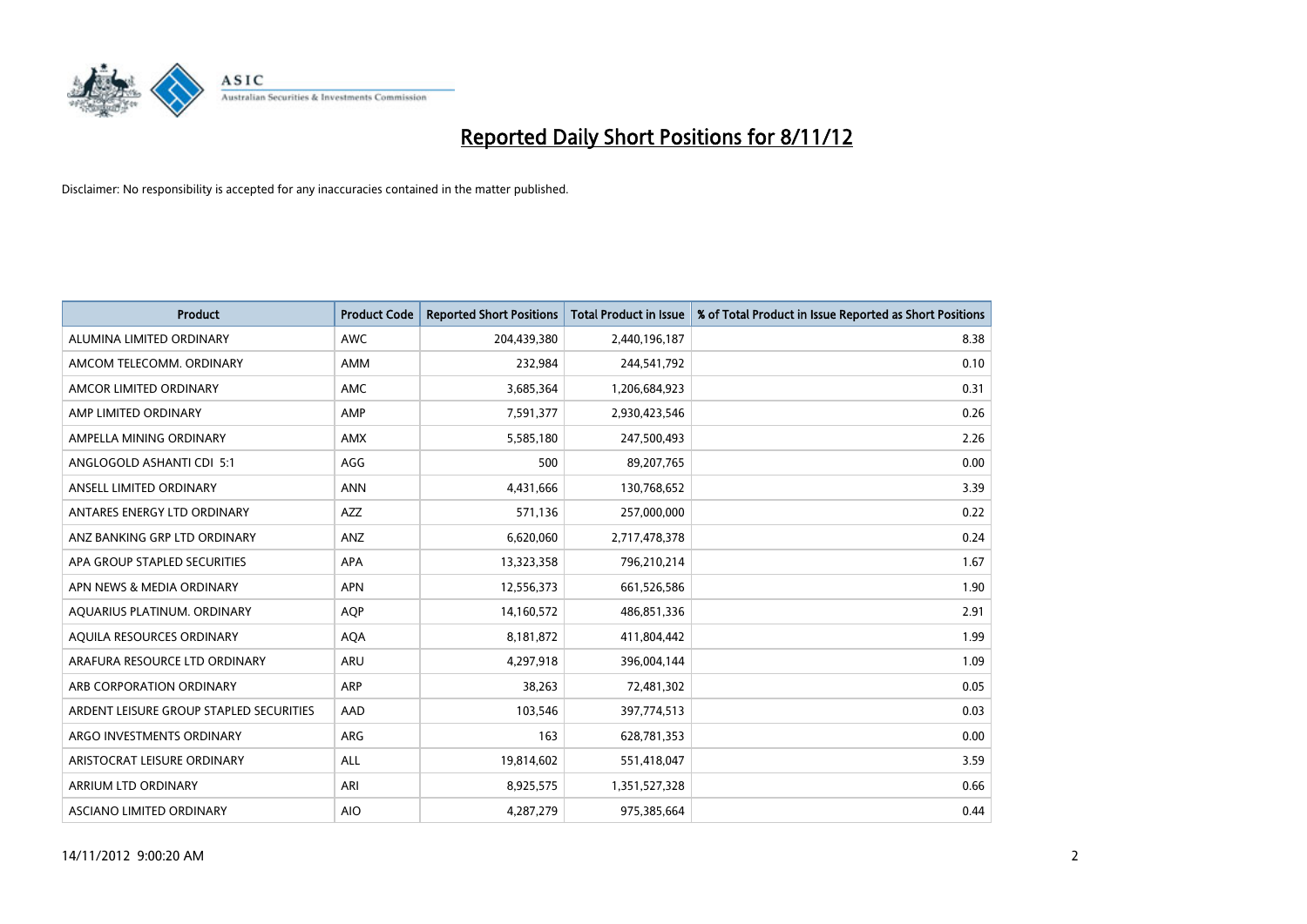

| <b>Product</b>                          | <b>Product Code</b> | <b>Reported Short Positions</b> | <b>Total Product in Issue</b> | % of Total Product in Issue Reported as Short Positions |
|-----------------------------------------|---------------------|---------------------------------|-------------------------------|---------------------------------------------------------|
| ASG GROUP LIMITED ORDINARY              | ASZ                 | 2,418,133                       | 182,756,104                   | 1.32                                                    |
| ASPEN GROUP ORD/UNITS STAPLED           | <b>APZ</b>          | 338,890                         | 1,197,188,521                 | 0.03                                                    |
| ASPIRE MINING LTD ORDINARY              | <b>AKM</b>          | 379,733                         | 620,594,556                   | 0.06                                                    |
| ASTRO JAP PROP GROUP STAPLED SECURITIES | AJA                 | 2,554                           | 58,445,002                    | 0.00                                                    |
| ASX LIMITED ORDINARY                    | <b>ASX</b>          | 3,604,530                       | 175,136,729                   | 2.06                                                    |
| ATLANTIC LIMITED ORDINARY               | ATI                 | 2,500                           | 154,757,339                   | 0.00                                                    |
| ATLAS IRON LIMITED ORDINARY             | AGO                 | 11,296,501                      | 904,805,993                   | 1.25                                                    |
| <b>AURORA OIL &amp; GAS ORDINARY</b>    | <b>AUT</b>          | 5,115,592                       | 447,885,778                   | 1.14                                                    |
| AUSDRILL LIMITED ORDINARY               | ASL                 | 5,429,968                       | 309,218,627                   | 1.76                                                    |
| AUSENCO LIMITED ORDINARY                | <b>AAX</b>          | 967,280                         | 123,872,665                   | 0.78                                                    |
| <b>AUSTAL LIMITED ORDINARY</b>          | ASB                 | 248,261                         | 190,674,573                   | 0.13                                                    |
| AUSTIN ENGINEERING ORDINARY             | ANG                 | 369,917                         | 72,314,403                    | 0.51                                                    |
| AUSTRALAND PROPERTY STAPLED SECURITY    | <b>ALZ</b>          | 503,552                         | 576,846,597                   | 0.09                                                    |
| AUSTRALIAN AGRICULT, ORDINARY           | AAC                 | 713,501                         | 312,905,085                   | 0.23                                                    |
| AUSTRALIAN INFRASTR, UNITS/ORDINARY     | <b>AIX</b>          | 1,986,033                       | 620,733,944                   | 0.32                                                    |
| AUSTRALIAN PHARM, ORDINARY              | API                 | 213,638                         | 488,115,883                   | 0.04                                                    |
| AVIENNINGS LIMITED ORDINARY             | AVI                 | 175,000                         | 274,588,694                   | 0.06                                                    |
| AWE LIMITED ORDINARY                    | <b>AWE</b>          | 3,390,685                       | 522,116,985                   | 0.65                                                    |
| AZIMUTH RES LTD ORDINARY                | <b>AZH</b>          | 1,227,676                       | 419,864,886                   | 0.29                                                    |
| <b>BANDANNA ENERGY ORDINARY</b>         | <b>BND</b>          | 9,927,861                       | 528,481,199                   | 1.88                                                    |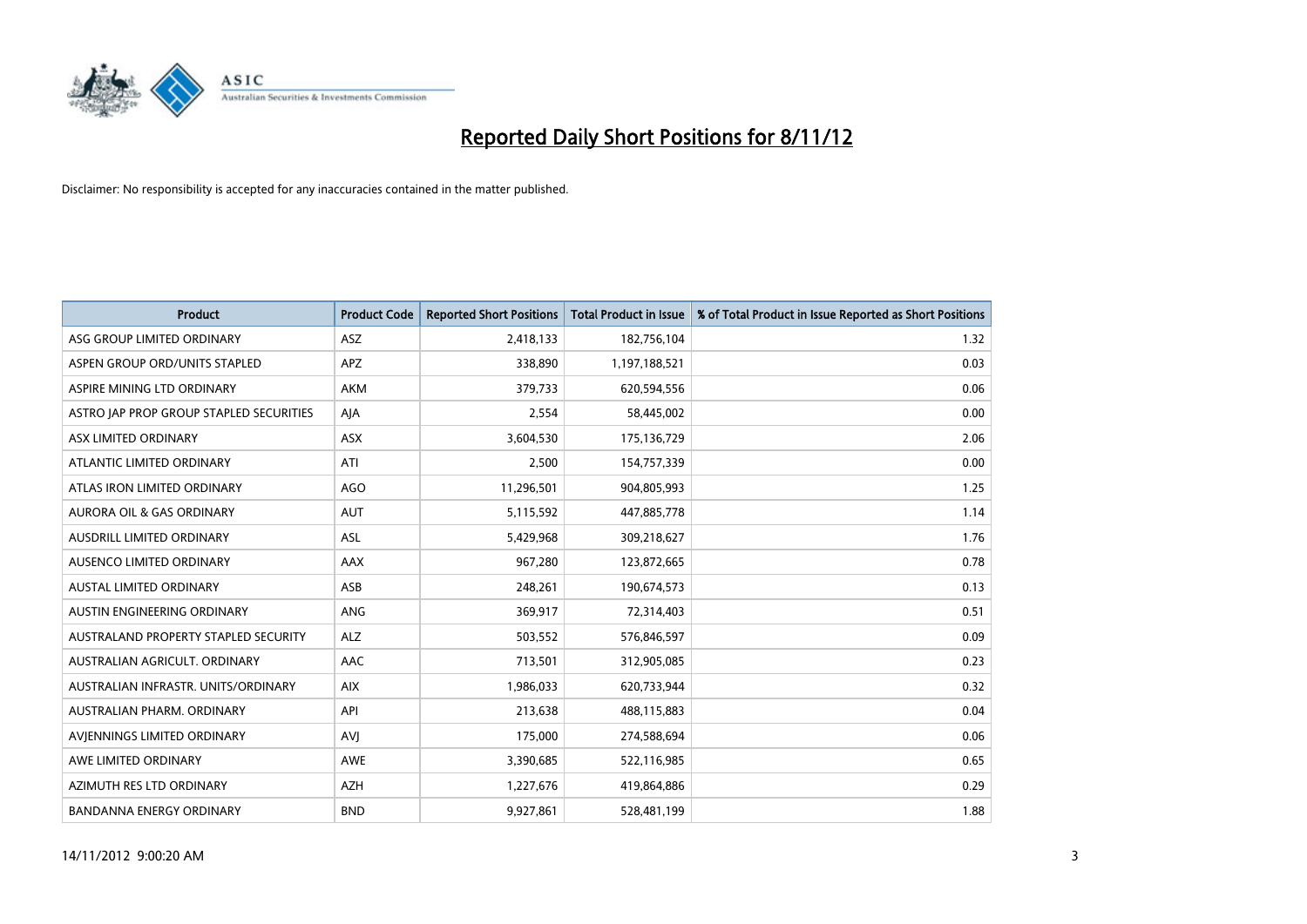

| <b>Product</b>                       | <b>Product Code</b> | <b>Reported Short Positions</b> | <b>Total Product in Issue</b> | % of Total Product in Issue Reported as Short Positions |
|--------------------------------------|---------------------|---------------------------------|-------------------------------|---------------------------------------------------------|
| BANK OF QUEENSLAND. ORDINARY         | <b>BOQ</b>          | 9,005,485                       | 308,797,224                   | 2.92                                                    |
| <b>BANNERMAN RESOURCES ORDINARY</b>  | <b>BMN</b>          | 104,826                         | 303,938,185                   | 0.03                                                    |
| <b>BASE RES LIMITED ORDINARY</b>     | <b>BSE</b>          | 463,722                         | 560,440,029                   | 0.08                                                    |
| BATHURST RESOURCES ORDINARY          | <b>BTU</b>          | 40,392,335                      | 697,247,997                   | 5.79                                                    |
| <b>BC IRON LIMITED ORDINARY</b>      | <b>BCI</b>          | 160,040                         | 103,861,000                   | 0.15                                                    |
| <b>BEACH ENERGY LIMITED ORDINARY</b> | <b>BPT</b>          | 24,617,490                      | 1,263,677,572                 | 1.95                                                    |
| BEADELL RESOURCE LTD ORDINARY        | <b>BDR</b>          | 13,944,317                      | 740,204,752                   | 1.88                                                    |
| BENDIGO AND ADELAIDE ORDINARY        | <b>BEN</b>          | 9,251,144                       | 402,290,277                   | 2.30                                                    |
| BERKELEY RESOURCES ORDINARY          | <b>BKY</b>          | 220,698                         | 179,393,273                   | 0.12                                                    |
| BETASHARES AUST BEAR ETF UNITS       | <b>BEAR</b>         | 139,775                         | 434,441                       | 32.17                                                   |
| <b>BHP BILLITON LIMITED ORDINARY</b> | <b>BHP</b>          | 9,653,565                       | 3,211,691,105                 | 0.30                                                    |
| <b>BILLABONG ORDINARY</b>            | <b>BBG</b>          | 8,212,903                       | 478,944,292                   | 1.71                                                    |
| <b>BIOTA HOLDINGS ORDINARY</b>       | <b>BTA</b>          | 4,902,912                       | 187,402,755                   | 2.62                                                    |
| <b>BLACKMORES LIMITED ORDINARY</b>   | <b>BKL</b>          | 325                             | 16,909,167                    | 0.00                                                    |
| <b>BLACKTHORN RESOURCES ORDINARY</b> | <b>BTR</b>          | 150,206                         | 164,285,950                   | 0.09                                                    |
| BLUESCOPE STEEL LTD ORDINARY         | <b>BSL</b>          | 15,239,950                      | 3,349,185,247                 | 0.46                                                    |
| <b>BOART LONGYEAR ORDINARY</b>       | <b>BLY</b>          | 5,249,591                       | 461,163,412                   | 1.14                                                    |
| <b>BORAL LIMITED, ORDINARY</b>       | <b>BLD</b>          | 52,540,087                      | 766,235,816                   | 6.86                                                    |
| <b>BRADKEN LIMITED ORDINARY</b>      | <b>BKN</b>          | 9,381,781                       | 169,240,662                   | 5.54                                                    |
| <b>BRAMBLES LIMITED ORDINARY</b>     | <b>BXB</b>          | 4,527,441                       | 1,555,257,301                 | 0.29                                                    |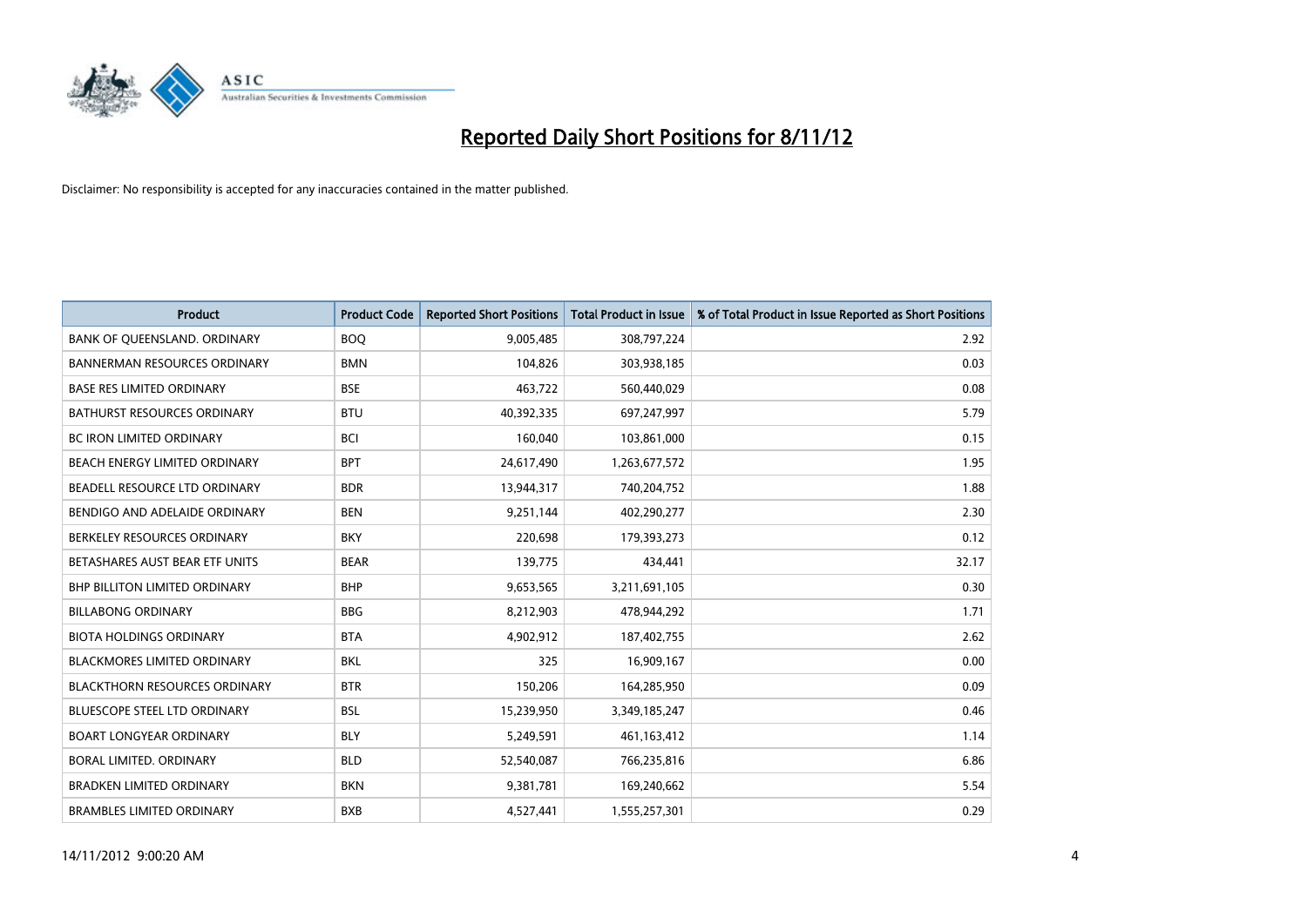

| <b>Product</b>                          | <b>Product Code</b> | <b>Reported Short Positions</b> | <b>Total Product in Issue</b> | % of Total Product in Issue Reported as Short Positions |
|-----------------------------------------|---------------------|---------------------------------|-------------------------------|---------------------------------------------------------|
| <b>BREVILLE GROUP LTD ORDINARY</b>      | <b>BRG</b>          | 913,190                         | 130,095,322                   | 0.70                                                    |
| <b>BRICKWORKS LIMITED ORDINARY</b>      | <b>BKW</b>          | 77,680                          | 147,818,132                   | 0.05                                                    |
| <b>BROCKMAN MINING LTD ORDINARY</b>     | <b>BCK</b>          | 91,872                          | 7,224,094,327                 | 0.00                                                    |
| BT INVESTMENT MNGMNT ORDINARY           | <b>BTT</b>          | 274,112                         | 268,989,279                   | 0.10                                                    |
| <b>BUCCANEER ENERGY LTD ORDINARY</b>    | <b>BCC</b>          | 1,500,000                       | 1,321,445,371                 | 0.11                                                    |
| <b>BURU ENERGY ORDINARY</b>             | <b>BRU</b>          | 10,353,569                      | 266,297,599                   | 3.89                                                    |
| <b>BWP TRUST ORDINARY UNITS</b>         | <b>BWP</b>          | 3,834,968                       | 533,645,790                   | 0.72                                                    |
| CABCHARGE AUSTRALIA ORDINARY            | CAB                 | 5,048,074                       | 120,430,683                   | 4.19                                                    |
| <b>CALIBRE GROUP LTD ORDINARY</b>       | <b>CGH</b>          | 270,299                         | 307,378,401                   | 0.09                                                    |
| CALTEX AUSTRALIA ORDINARY               | <b>CTX</b>          | 4,082,175                       | 270,000,000                   | 1.51                                                    |
| CAPE LAMBERT RES LTD ORDINARY           | <b>CFE</b>          | 765,882                         | 689,108,792                   | 0.11                                                    |
| CARABELLA RES LTD ORDINARY              | <b>CLR</b>          | 73,579                          | 133,642,797                   | 0.06                                                    |
| <b>CARBON ENERGY ORDINARY</b>           | <b>CNX</b>          | 48,071                          | 776,306,566                   | 0.01                                                    |
| <b>CARDNO LIMITED ORDINARY</b>          | <b>CDD</b>          | 5,494,500                       | 139,180,293                   | 3.95                                                    |
| CARNARVON PETROLEUM ORDINARY            | <b>CVN</b>          | 3,430,471                       | 858,516,667                   | 0.40                                                    |
| CARSALES.COM LTD ORDINARY               | <b>CRZ</b>          | 11,393,820                      | 235,162,628                   | 4.85                                                    |
| CEDAR WOODS PROP. ORDINARY              | <b>CWP</b>          | 28,001                          | 73,047,793                    | 0.04                                                    |
| CENTRO RETAIL AUST ORD/UNIT STAPLED SEC | <b>CRF</b>          | 2,701,833                       | 1,427,391,696                 | 0.19                                                    |
| CERAMIC FUEL CELLS ORDINARY             | CFU                 | 275                             | 1,559,231,320                 | 0.00                                                    |
| CFS RETAIL TRUST GRP STAPLED SECURITIES | <b>CFX</b>          | 43,144,930                      | 2,828,495,659                 | 1.53                                                    |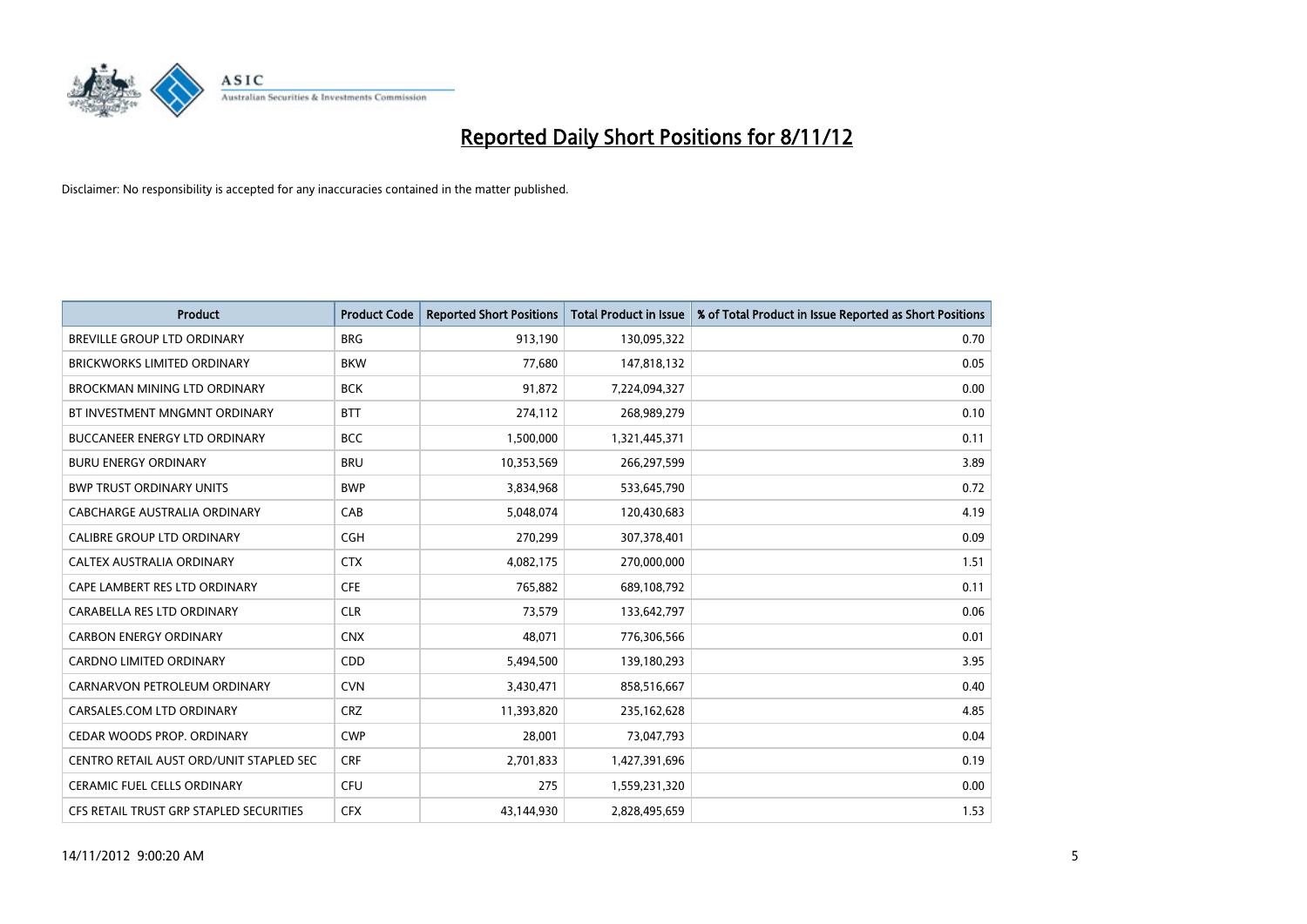

| <b>Product</b>                          | <b>Product Code</b> | <b>Reported Short Positions</b> | <b>Total Product in Issue</b> | % of Total Product in Issue Reported as Short Positions |
|-----------------------------------------|---------------------|---------------------------------|-------------------------------|---------------------------------------------------------|
| CHALLENGER DIV.PRO. STAPLED UNITS       | <b>CDI</b>          | 4,519                           | 214,101,013                   | 0.00                                                    |
| CHALLENGER INFRAST. STAPLED UNITS       | <b>CIF</b>          | 876,762                         | 316,223,785                   | 0.28                                                    |
| <b>CHALLENGER LIMITED ORDINARY</b>      | <b>CGF</b>          | 7,173,833                       | 544,652,710                   | 1.32                                                    |
| CHARTER HALL GROUP STAPLED US PROHIBIT. | <b>CHC</b>          | 374,848                         | 298,684,347                   | 0.13                                                    |
| <b>CHARTER HALL RETAIL UNITS</b>        | <b>COR</b>          | 842,803                         | 328,614,171                   | 0.26                                                    |
| <b>CHORUS LIMITED ORDINARY</b>          | <b>CNU</b>          | 983,281                         | 385,082,123                   | 0.26                                                    |
| CITIGOLD CORP LTD ORDINARY              | <b>CTO</b>          | 1,363,288                       | 1,238,622,051                 | 0.11                                                    |
| <b>CLOUGH LIMITED ORDINARY</b>          | <b>CLO</b>          | 120,230                         | 774,009,006                   | 0.02                                                    |
| <b>CNPR GRP UNITS/ORD STAPLED</b>       | <b>CNP</b>          | 2,537                           | 972,414,514                   | 0.00                                                    |
| COAL OF AFRICA LTD ORDINARY             | <b>CZA</b>          | 90,137                          | 800,951,034                   | 0.01                                                    |
| <b>COALSPUR MINES LTD ORDINARY</b>      | <b>CPL</b>          | 14,105,679                      | 620,729,899                   | 2.27                                                    |
| COCA-COLA AMATIL ORDINARY               | <b>CCL</b>          | 4,090,537                       | 762,133,414                   | 0.54                                                    |
| <b>COCHLEAR LIMITED ORDINARY</b>        | <b>COH</b>          | 4,989,137                       | 57,024,528                    | 8.75                                                    |
| <b>COCKATOO COAL ORDINARY</b>           | <b>COK</b>          | 15,087,942                      | 1,016,746,908                 | 1.48                                                    |
| CODAN LIMITED ORDINARY                  | <b>CDA</b>          | 47,311                          | 176,862,573                   | 0.03                                                    |
| <b>COLLINS FOODS LTD ORDINARY</b>       | <b>CKF</b>          | 23,670                          | 93,000,003                    | 0.03                                                    |
| COMMONWEALTH BANK, ORDINARY             | <b>CBA</b>          | 18,108,797                      | 1,609,180,841                 | 1.13                                                    |
| COMMONWEALTH PROP ORDINARY UNITS        | <b>CPA</b>          | 16,972,582                      | 2,347,003,413                 | 0.72                                                    |
| <b>COMPASS RESOURCES ORDINARY</b>       | <b>CMR</b>          | 7,472                           | 1,403,744,100                 | 0.00                                                    |
| COMPUTERSHARE LTD ORDINARY              | <b>CPU</b>          | 10,913,244                      | 555,664,059                   | 1.96                                                    |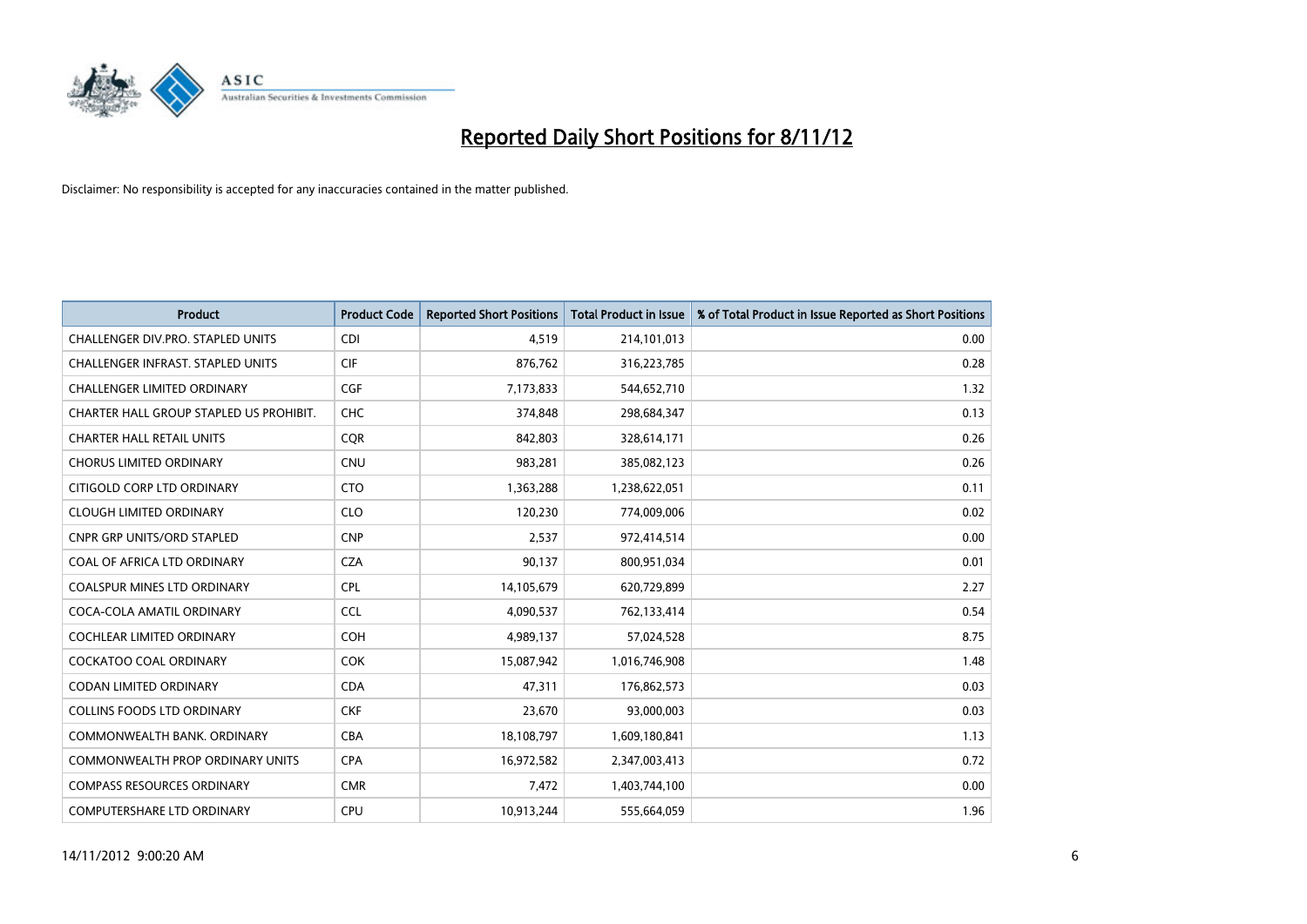

| <b>Product</b>                          | <b>Product Code</b> | <b>Reported Short Positions</b> | <b>Total Product in Issue</b> | % of Total Product in Issue Reported as Short Positions |
|-----------------------------------------|---------------------|---------------------------------|-------------------------------|---------------------------------------------------------|
| CONSOLIDATED MEDIA, ORDINARY            | <b>CMI</b>          | 1,695                           | 561,834,996                   | 0.00                                                    |
| CONTINENTAL COAL LTD ORDINARY           | CCC                 | 983                             | 473,061,772                   | 0.00                                                    |
| <b>COOPER ENERGY LTD ORDINARY</b>       | <b>COE</b>          | 247,682                         | 328,694,257                   | 0.08                                                    |
| CORP TRAVEL LIMITED ORDINARY            | <b>CTD</b>          | 134,863                         | 74,971,020                    | 0.18                                                    |
| <b>CREDIT CORP GROUP ORDINARY</b>       | <b>CCP</b>          | 51,215                          | 45,932,899                    | 0.11                                                    |
| <b>CROMWELL PROP STAPLED SECURITIES</b> | <b>CMW</b>          | 374,869                         | 1,222,114,479                 | 0.03                                                    |
| <b>CROWN LIMITED ORDINARY</b>           | <b>CWN</b>          | 6,147,155                       | 728,394,185                   | 0.84                                                    |
| <b>CSG LIMITED ORDINARY</b>             | CSV                 | 751,861                         | 282,567,499                   | 0.27                                                    |
| <b>CSL LIMITED ORDINARY</b>             | <b>CSL</b>          | 2,791,291                       | 502,281,464                   | 0.56                                                    |
| <b>CSR LIMITED ORDINARY</b>             | <b>CSR</b>          | 39,351,073                      | 506,000,315                   | 7.78                                                    |
| <b>CUDECO LIMITED ORDINARY</b>          | CDU                 | 6,842,526                       | 188,343,961                   | 3.63                                                    |
| DART ENERGY LTD ORDINARY                | <b>DTE</b>          | 16,427,592                      | 812,965,406                   | 2.02                                                    |
| DATA#3 LIMITED ORDINARY                 | <b>DTL</b>          | 1,094                           | 153,974,950                   | 0.00                                                    |
| DAVID JONES LIMITED ORDINARY            | <b>DIS</b>          | 50,945,059                      | 531,788,775                   | 9.58                                                    |
| DECMIL GROUP LIMITED ORDINARY           | <b>DCG</b>          | 394,869                         | 168,203,219                   | 0.23                                                    |
| DEVINE LIMITED ORDINARY                 | <b>DVN</b>          | 254,481                         | 158,730,556                   | 0.16                                                    |
| DEXUS PROPERTY GROUP STAPLED UNITS      | <b>DXS</b>          | 11,302,285                      | 4,839,024,176                 | 0.23                                                    |
| DISCOVERY METALS LTD ORDINARY           | <b>DML</b>          | 5,533,301                       | 486,986,451                   | 1.14                                                    |
| DORAY MINERALS LTD ORDINARY             | <b>DRM</b>          | 170,651                         | 94,070,503                    | 0.18                                                    |
| DOWNER EDI LIMITED ORDINARY             | <b>DOW</b>          | 11,521,987                      | 429,100,296                   | 2.69                                                    |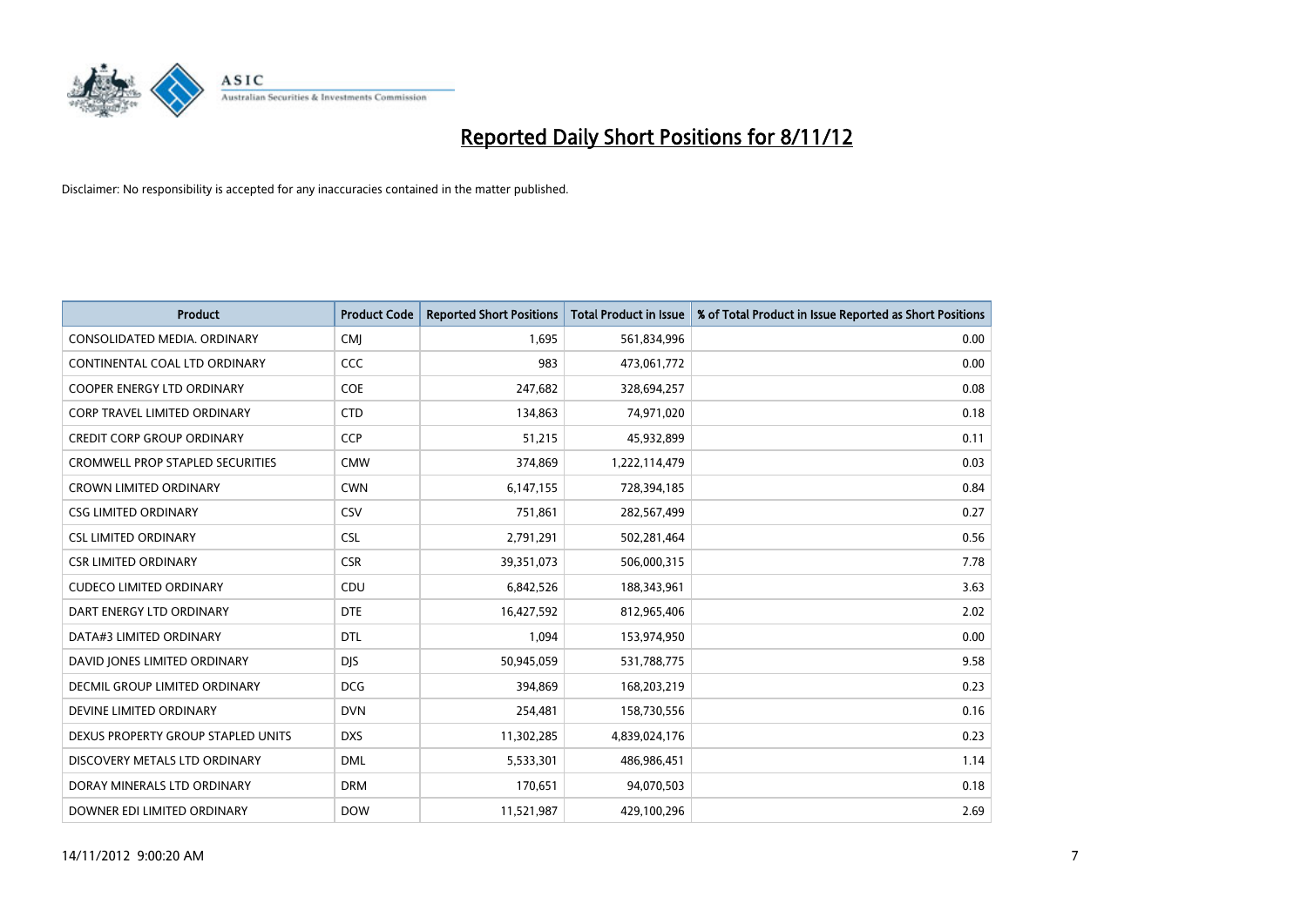

| <b>Product</b>                        | <b>Product Code</b> | <b>Reported Short Positions</b> | <b>Total Product in Issue</b> | % of Total Product in Issue Reported as Short Positions |
|---------------------------------------|---------------------|---------------------------------|-------------------------------|---------------------------------------------------------|
| DRILLSEARCH ENERGY ORDINARY           | <b>DLS</b>          | 1,352,620                       | 386,468,803                   | 0.35                                                    |
| DUET GROUP STAPLED US PROHIBIT.       | <b>DUE</b>          | 6,391,414                       | 1,116,638,606                 | 0.57                                                    |
| <b>DULUXGROUP LIMITED ORDINARY</b>    | <b>DLX</b>          | 8,900,389                       | 368,984,902                   | 2.41                                                    |
| ECHO ENTERTAINMENT ORDINARY           | <b>EGP</b>          | 11,936,042                      | 825,672,730                   | 1.45                                                    |
| <b>ELDERS LIMITED ORDINARY</b>        | <b>ELD</b>          | 17,307,415                      | 448,598,480                   | 3.86                                                    |
| ELEMENTAL MINERALS ORDINARY           | <b>ELM</b>          | 393,611                         | 243,614,280                   | 0.16                                                    |
| ELEMENTOS LIMITED ORDINARY            | <b>ELT</b>          | 16                              | 148,290,347                   | 0.00                                                    |
| <b>EMECO HOLDINGS ORDINARY</b>        | <b>EHL</b>          | 6,803,153                       | 625,904,712                   | 1.09                                                    |
| <b>ENDEAVOUR MIN CORP CDI 1:1</b>     | <b>EVR</b>          | 347,249                         | 124,063,901                   | 0.28                                                    |
| <b>ENERGY RESOURCES ORDINARY 'A'</b>  | <b>ERA</b>          | 7,437,891                       | 517,725,062                   | 1.44                                                    |
| <b>ENERGY WORLD CORPOR, ORDINARY</b>  | <b>EWC</b>          | 21,881,281                      | 1,734,166,672                 | 1.26                                                    |
| <b>ENVESTRA LIMITED ORDINARY</b>      | <b>ENV</b>          | 15,914,008                      | 1,603,333,497                 | 0.99                                                    |
| EQUATORIAL RES LTD ORDINARY           | <b>EQX</b>          | 107,177                         | 117,235,353                   | 0.09                                                    |
| EVOLUTION MINING LTD ORDINARY         | <b>EVN</b>          | 3,126,122                       | 707,942,989                   | 0.44                                                    |
| FAIRFAX MEDIA LTD ORDINARY            | <b>FXI</b>          | 384,395,233                     | 2,351,955,725                 | 16.34                                                   |
| <b>FAR LTD ORDINARY</b>               | <b>FAR</b>          | 21,000,000                      | 2,499,846,742                 | 0.84                                                    |
| FISHER & PAYKEL H. ORDINARY           | <b>FPH</b>          | 34,877                          | 538,095,634                   | 0.01                                                    |
| FKP PROPERTY GROUP STAPLED SECURITIES | <b>FKP</b>          | 52,089,041                      | 2,251,016,386                 | 2.31                                                    |
| FLEETWOOD CORP ORDINARY               | <b>FWD</b>          | 1,560,250                       | 60,000,126                    | 2.60                                                    |
| <b>FLETCHER BUILDING ORDINARY</b>     | <b>FBU</b>          | 9,367,855                       | 684,793,538                   | 1.37                                                    |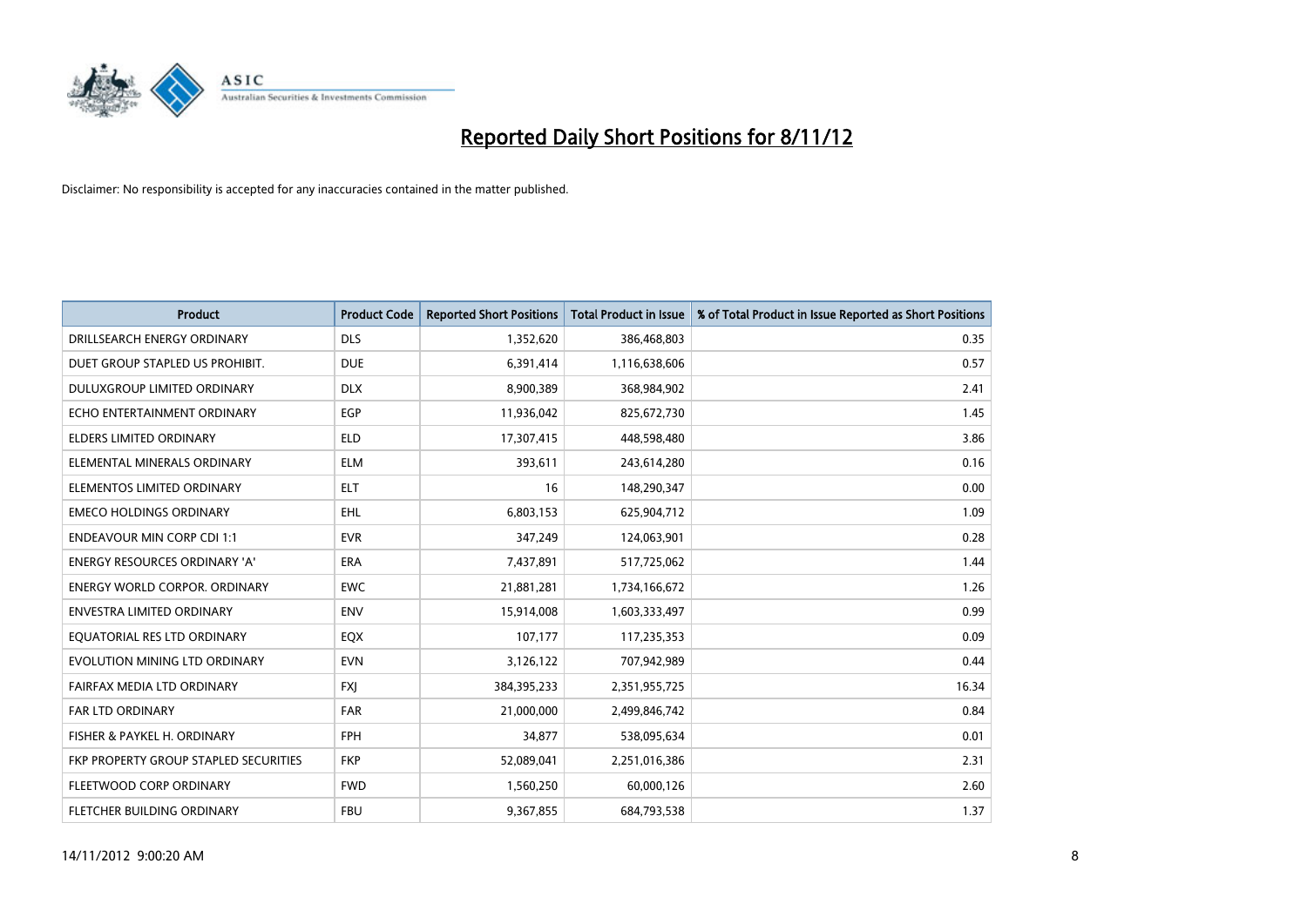

| <b>Product</b>                            | <b>Product Code</b> | <b>Reported Short Positions</b> | <b>Total Product in Issue</b> | % of Total Product in Issue Reported as Short Positions |
|-------------------------------------------|---------------------|---------------------------------|-------------------------------|---------------------------------------------------------|
| <b>FLEXIGROUP LIMITED ORDINARY</b>        | <b>FXL</b>          | 195,414                         | 286,986,003                   | 0.07                                                    |
| <b>FLIGHT CENTRE ORDINARY</b>             | <b>FLT</b>          | 12,580,143                      | 100,154,646                   | 12.56                                                   |
| <b>FLINDERS MINES LTD ORDINARY</b>        | <b>FMS</b>          | 726,108                         | 1,821,300,404                 | 0.04                                                    |
| FOCUS MINERALS LTD ORDINARY               | <b>FML</b>          | 158,163                         | 4,320,773,701                 | 0.00                                                    |
| <b>FORGE GROUP LIMITED ORDINARY</b>       | FGE                 | 422,217                         | 86,169,014                    | 0.49                                                    |
| FORTESCUE METALS GRP ORDINARY             | <b>FMG</b>          | 207,471,264                     | 3,113,798,659                 | 6.66                                                    |
| <b>G.U.D. HOLDINGS ORDINARY</b>           | GUD                 | 1,685,140                       | 71,341,319                    | 2.36                                                    |
| <b>G8 EDUCATION LIMITED ORDINARY</b>      | <b>GEM</b>          | 48,831                          | 236,093,926                   | 0.02                                                    |
| <b>GALAXY RESOURCES ORDINARY</b>          | <b>GXY</b>          | 2,991,498                       | 506,359,341                   | 0.59                                                    |
| <b>GENETIC TECHNOLOGIES ORDINARY</b>      | <b>GTG</b>          | 1,364,100                       | 474,971,819                   | 0.29                                                    |
| <b>GEODYNAMICS LIMITED ORDINARY</b>       | GDY                 | 850                             | 406,452,608                   | 0.00                                                    |
| <b>GINDALBIE METALS LTD ORDINARY</b>      | <b>GBG</b>          | 56,589,602                      | 1,247,487,454                 | 4.54                                                    |
| <b>GLOBAL MINING ORDINARY</b>             | <b>GMI</b>          | 170                             | 181,898,994                   | 0.00                                                    |
| <b>GOODMAN FIELDER, ORDINARY</b>          | <b>GFF</b>          | 29,442,159                      | 1,955,559,207                 | 1.51                                                    |
| <b>GOODMAN GROUP STAPLED US PROHIBIT.</b> | <b>GMG</b>          | 11,358,135                      | 1,607,563,604                 | 0.71                                                    |
| <b>GPT GROUP STAPLED SEC.</b>             | <b>GPT</b>          | 7,979,954                       | 1,766,785,075                 | 0.45                                                    |
| <b>GRAINCORP LIMITED A CLASS ORDINARY</b> | <b>GNC</b>          | 1,629,053                       | 228,241,481                   | 0.71                                                    |
| <b>GRANGE RESOURCES. ORDINARY</b>         | <b>GRR</b>          | 2,163,723                       | 1,155,487,102                 | 0.19                                                    |
| <b>GREENLAND MIN EN LTD ORDINARY</b>      | GGG                 | 4,413,228                       | 567,912,409                   | 0.78                                                    |
| <b>GRYPHON MINERALS LTD ORDINARY</b>      | GRY                 | 18,933,031                      | 348,264,983                   | 5.44                                                    |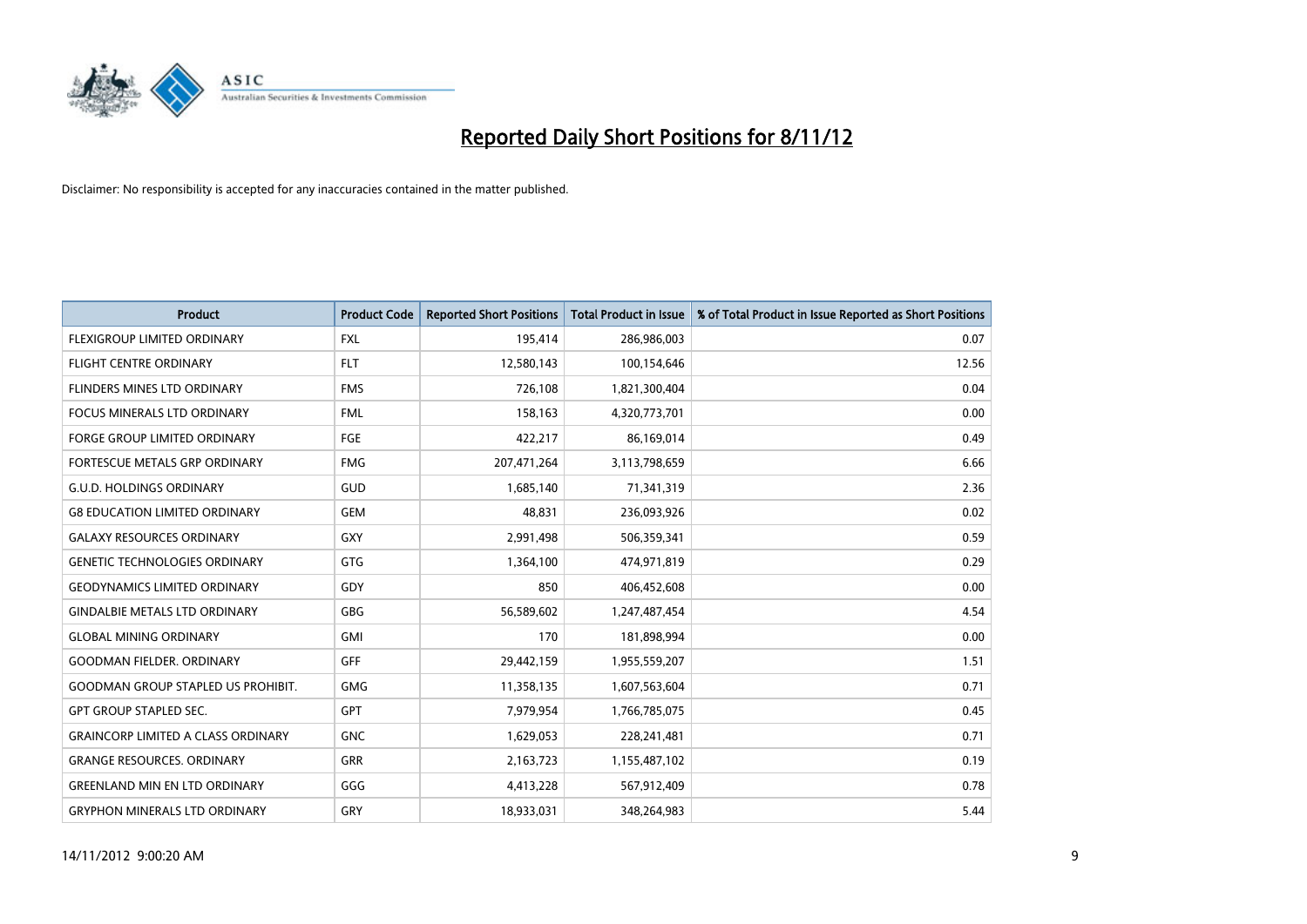

| <b>Product</b>                               | <b>Product Code</b> | <b>Reported Short Positions</b> | <b>Total Product in Issue</b> | % of Total Product in Issue Reported as Short Positions |
|----------------------------------------------|---------------------|---------------------------------|-------------------------------|---------------------------------------------------------|
| <b>GUILDFORD COAL LTD ORDINARY</b>           | <b>GUF</b>          | 1,547,511                       | 521,046,899                   | 0.30                                                    |
| <b>GUNNS LIMITED ORDINARY</b>                | <b>GNS</b>          | 51,528,090                      | 848,401,559                   | 6.07                                                    |
| <b>GWA GROUP LTD ORDINARY</b>                | <b>GWA</b>          | 12,581,931                      | 304,706,899                   | 4.13                                                    |
| HARVEY NORMAN ORDINARY                       | <b>HVN</b>          | 105,104,969                     | 1,062,316,784                 | 9.89                                                    |
| HASTIE GROUP LIMITED ORDINARY                | <b>HST</b>          | 233,914                         | 137,353,504                   | 0.17                                                    |
| <b>HASTINGS DIVERSIFIED STAPLED SECURITY</b> | <b>HDF</b>          | 302,112                         | 560,324,158                   | 0.05                                                    |
| <b>HENDERSON GROUP CDI 1:1</b>               | <b>HGG</b>          | 1,480,859                       | 703,813,556                   | 0.21                                                    |
| HFA HOLDINGS LIMITED ORDINARY                | <b>HFA</b>          | 3,809                           | 117,332,831                   | 0.00                                                    |
| HILLGROVE RES LTD ORDINARY                   | <b>HGO</b>          | 3,359,427                       | 1,022,760,221                 | 0.33                                                    |
| <b>HILLS HOLDINGS LTD ORDINARY</b>           | <b>HIL</b>          | 3,266,511                       | 246,500,444                   | 1.33                                                    |
| HORIZON OIL LIMITED ORDINARY                 | <b>HZN</b>          | 32,954,542                      | 1,130,811,515                 | 2.91                                                    |
| <b>ICON ENERGY LIMITED ORDINARY</b>          | <b>ICN</b>          | 72                              | 469,301,394                   | 0.00                                                    |
| <b>IINET LIMITED ORDINARY</b>                | <b>IIN</b>          | 55,274                          | 161,238,847                   | 0.03                                                    |
| <b>ILUKA RESOURCES ORDINARY</b>              | ILU                 | 55,852,671                      | 418,700,517                   | 13.34                                                   |
| IMDEX LIMITED ORDINARY                       | <b>IMD</b>          | 1,823,621                       | 210,473,188                   | 0.87                                                    |
| <b>INCITEC PIVOT ORDINARY</b>                | <b>IPL</b>          | 10,743,936                      | 1,628,730,107                 | 0.66                                                    |
| <b>INDEPENDENCE GROUP ORDINARY</b>           | <b>IGO</b>          | 6,251,826                       | 232,882,535                   | 2.68                                                    |
| INDOPHIL RESOURCES ORDINARY                  | <b>IRN</b>          | 535,040                         | 1,203,146,194                 | 0.04                                                    |
| <b>INDUSTREA LIMITED ORDINARY</b>            | <b>IDL</b>          | 7,728,593                       | 370,268,218                   | 2.09                                                    |
| <b>INFIGEN ENERGY STAPLED SECURITIES</b>     | <b>IFN</b>          | 4,014,448                       | 762,265,972                   | 0.53                                                    |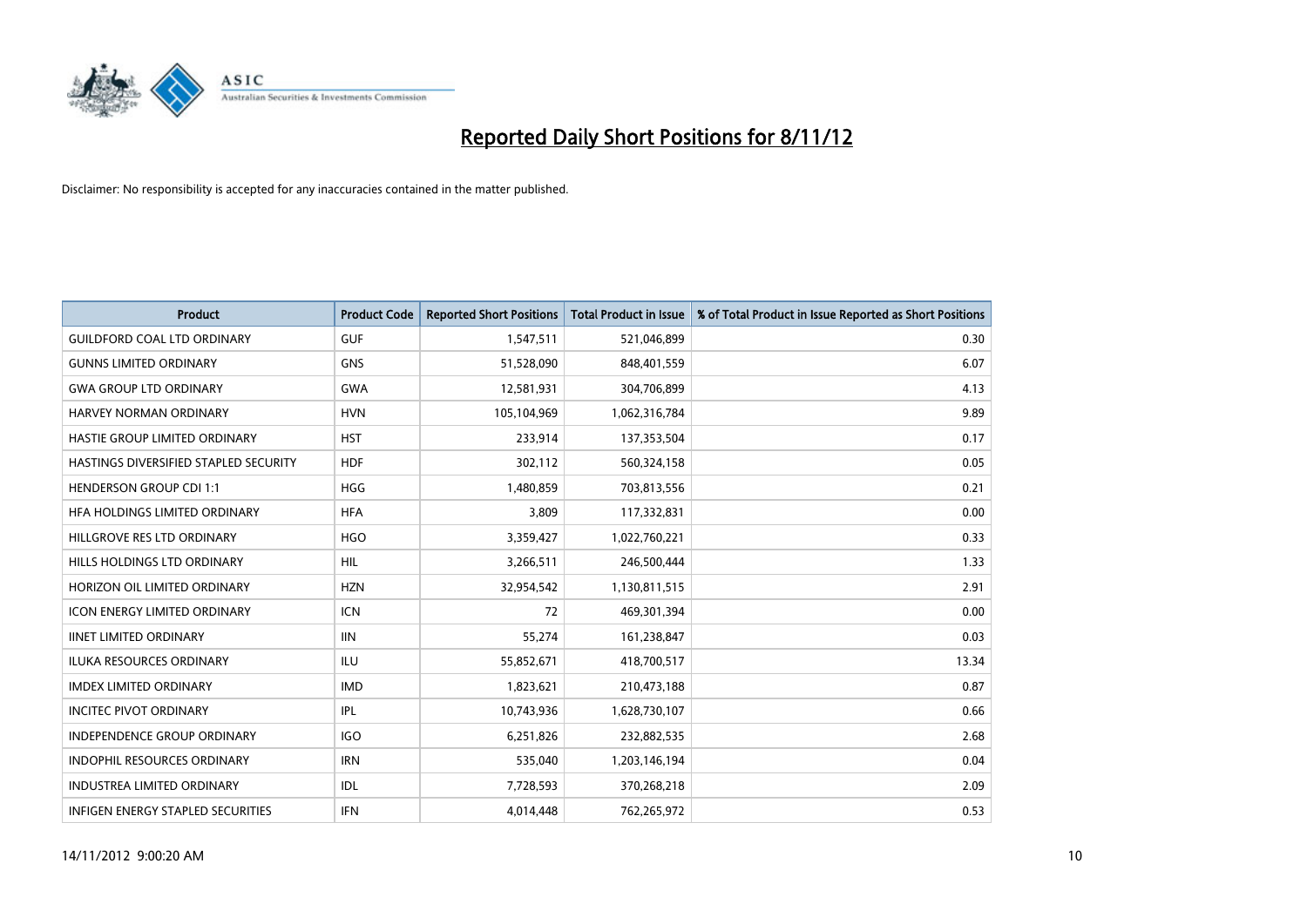

| <b>Product</b>                                  | <b>Product Code</b> | <b>Reported Short Positions</b> | <b>Total Product in Issue</b> | % of Total Product in Issue Reported as Short Positions |
|-------------------------------------------------|---------------------|---------------------------------|-------------------------------|---------------------------------------------------------|
| <b>INSURANCE AUSTRALIA ORDINARY</b>             | IAG                 | 9,337,853                       | 2,079,034,021                 | 0.45                                                    |
| INTEGRA MINING LTD. ORDINARY                    | <b>IGR</b>          | 1,967,600                       | 934,440,899                   | 0.21                                                    |
| <b>INTREPID MINES ORDINARY</b>                  | <b>IAU</b>          | 8,176,878                       | 553,802,270                   | 1.48                                                    |
| <b>INVESTA OFFICE FUND STAPLED SECURITIES</b>   | <b>IOF</b>          | 2,938,748                       | 614,047,458                   | 0.48                                                    |
| <b>INVOCARE LIMITED ORDINARY</b>                | <b>IVC</b>          | 3,408,971                       | 110,030,298                   | 3.10                                                    |
| ION LIMITED ORDINARY                            | <b>ION</b>          | 164,453                         | 256,365,105                   | 0.06                                                    |
| <b>IOOF HOLDINGS LTD ORDINARY</b>               | IFL                 | 1,481,050                       | 229,794,395                   | 0.64                                                    |
| <b>IRESS LIMITED ORDINARY</b>                   | <b>IRE</b>          | 2,058,944                       | 128,620,231                   | 1.60                                                    |
| <b>IRON ORE HOLDINGS ORDINARY</b>               | <b>IOH</b>          | 39,352                          | 161,174,005                   | 0.02                                                    |
| <b>ISHARES GLB CONSSTA CDI 1:1</b>              | X                   | 338                             | 4,750,000                     | 0.01                                                    |
| <b>IVANHOE AUSTRALIA ORDINARY</b>               | <b>IVA</b>          | 1,764,542                       | 555,583,643                   | 0.32                                                    |
| <b>JAMES HARDIE INDUST CHESS DEPOSITARY INT</b> | <b>IHX</b>          | 8,634,669                       | 439,580,130                   | 1.96                                                    |
| <b>JB HI-FI LIMITED ORDINARY</b>                | <b>IBH</b>          | 21,795,068                      | 98,850,643                    | 22.05                                                   |
| <b>KAGARA LTD ORDINARY</b>                      | <b>KZL</b>          | 3,000,013                       | 798,953,117                   | 0.38                                                    |
| KANGAROO RES LTD ORDINARY                       | <b>KRL</b>          | 191,687                         | 3,434,430,012                 | 0.01                                                    |
| KAROON GAS AUSTRALIA ORDINARY                   | <b>KAR</b>          | 461,382                         | 221,420,769                   | 0.21                                                    |
| KATHMANDU HOLD LTD ORDINARY                     | <b>KMD</b>          | 753,609                         | 200,165,940                   | 0.38                                                    |
| <b>KBL MINING LIMITED ORDINARY</b>              | <b>KBL</b>          | 1,820                           | 292,335,629                   | 0.00                                                    |
| <b>KENTOR GOLD LIMITED ORDINARY</b>             | KGL                 | 275                             | 140,040,563                   | 0.00                                                    |
| <b>KEY PETROLEUM ORDINARY</b>                   | <b>KEY</b>          | 175,000                         | 450,509,417                   | 0.04                                                    |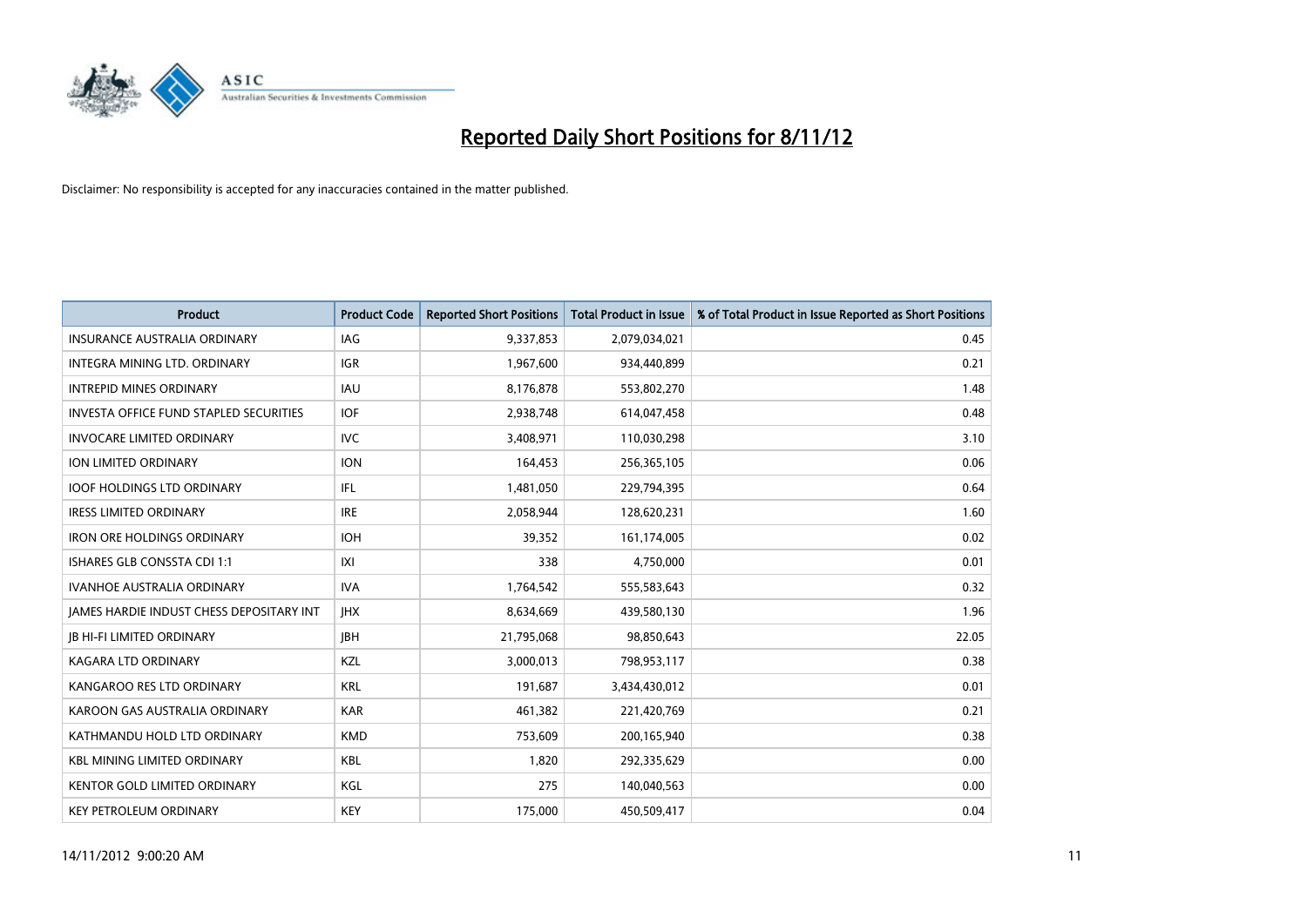

| <b>Product</b>                        | <b>Product Code</b> | <b>Reported Short Positions</b> | <b>Total Product in Issue</b> | % of Total Product in Issue Reported as Short Positions |
|---------------------------------------|---------------------|---------------------------------|-------------------------------|---------------------------------------------------------|
| KINGSGATE CONSOLID. ORDINARY          | <b>KCN</b>          | 8,029,250                       | 151,828,173                   | 5.29                                                    |
| KINGSROSE MINING LTD ORDINARY         | <b>KRM</b>          | 88,430                          | 290,111,217                   | 0.03                                                    |
| LEIGHTON HOLDINGS ORDINARY            | LEI                 | 11,910,140                      | 337,088,765                   | 3.53                                                    |
| LEND LEASE GROUP UNIT/ORD STAPLED     | LLC                 | 5,300,468                       | 574,351,883                   | 0.92                                                    |
| LINC ENERGY LTD ORDINARY              | <b>LNC</b>          | 29,930,258                      | 504,487,631                   | 5.93                                                    |
| LIQUEFIED NATURAL ORDINARY            | LNG                 | 272,800                         | 267,699,015                   | 0.10                                                    |
| LYNAS CORPORATION ORDINARY            | <b>LYC</b>          | 225,990,543                     | 1,716,159,363                 | 13.17                                                   |
| M2 TELECOMMUNICATION ORDINARY         | <b>MTU</b>          | 6,129,911                       | 157,891,251                   | 3.88                                                    |
| <b>MACMAHON HOLDINGS ORDINARY</b>     | <b>MAH</b>          | 11,427,185                      | 757,017,561                   | 1.51                                                    |
| MACO ATLAS ROADS GRP ORDINARY STAPLED | <b>MOA</b>          | 4,381,090                       | 478,531,436                   | 0.92                                                    |
| MACQUARIE GROUP LTD ORDINARY          | MQG                 | 12,261,190                      | 338,966,177                   | 3.62                                                    |
| MAGELLAN FIN GRP LTD ORDINARY         | <b>MFG</b>          | 1,144                           | 152,558,341                   | 0.00                                                    |
| <b>MARENGO MINING ORDINARY</b>        | <b>MGO</b>          | 38,950                          | 1,137,720,551                 | 0.00                                                    |
| <b>MATRIX C &amp; E LTD ORDINARY</b>  | <b>MCE</b>          | 3,954,854                       | 94,555,428                    | 4.18                                                    |
| MAVERICK DRILLING ORDINARY            | <b>MAD</b>          | 3,205,540                       | 452,726,751                   | 0.71                                                    |
| MAYNE PHARMA LTD ORDINARY             | <b>MYX</b>          | 38,000                          | 349,577,657                   | 0.01                                                    |
| MCMILLAN SHAKESPEARE ORDINARY         | <b>MMS</b>          | 115,742                         | 74,523,965                    | 0.16                                                    |
| MEDUSA MINING LTD ORDINARY            | <b>MML</b>          | 2,130,483                       | 188,903,911                   | 1.13                                                    |
| MELBOURNE IT LIMITED ORDINARY         | <b>MLB</b>          | 492,222                         | 82,451,363                    | 0.60                                                    |
| MEO AUSTRALIA LTD ORDINARY            | <b>MEO</b>          | 815,523                         | 586,448,260                   | 0.14                                                    |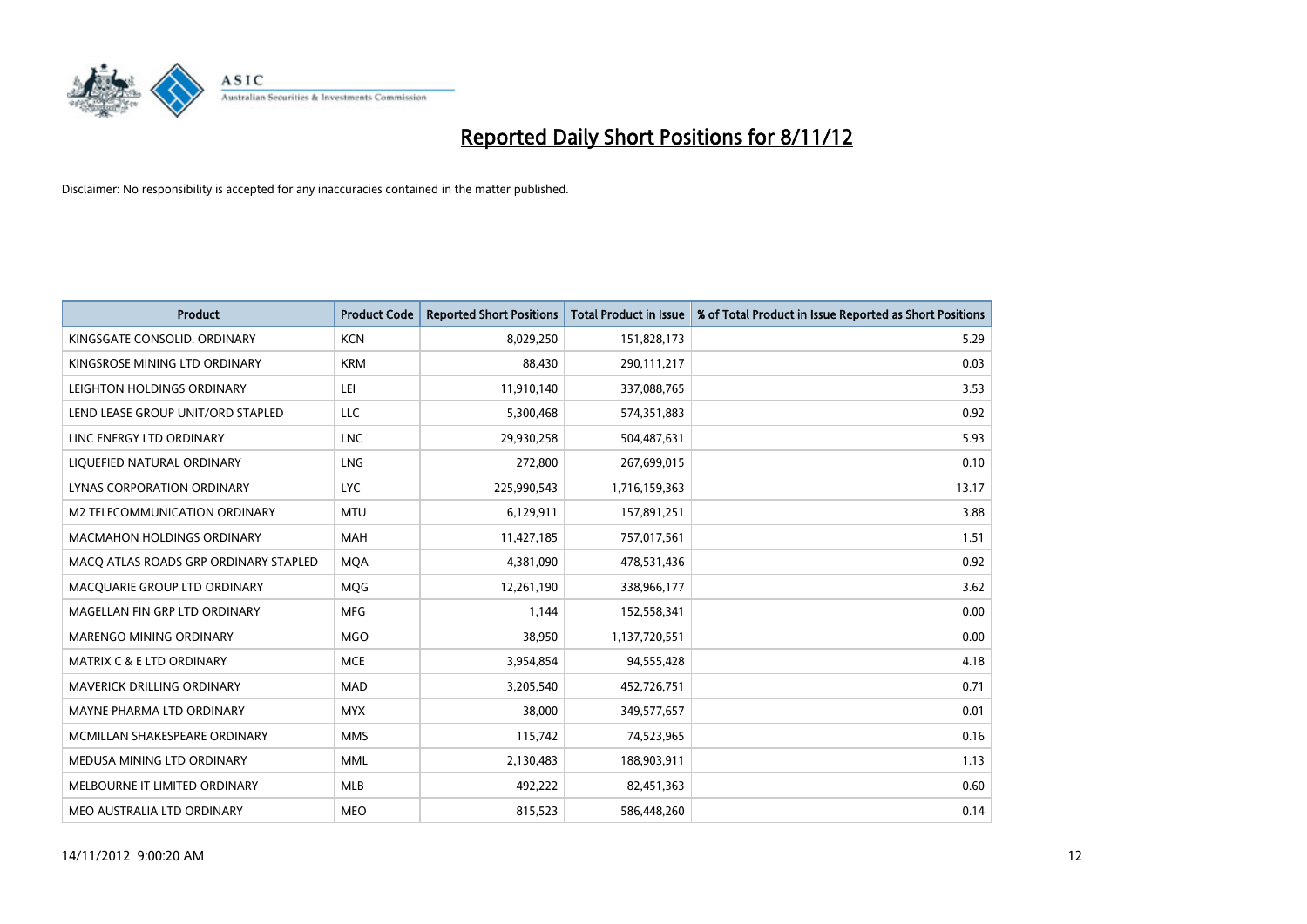

| <b>Product</b>                    | <b>Product Code</b> | <b>Reported Short Positions</b> | <b>Total Product in Issue</b> | % of Total Product in Issue Reported as Short Positions |
|-----------------------------------|---------------------|---------------------------------|-------------------------------|---------------------------------------------------------|
| <b>MERMAID MARINE ORDINARY</b>    | <b>MRM</b>          | 1,583,584                       | 223,694,865                   | 0.71                                                    |
| MESOBLAST LIMITED ORDINARY        | <b>MSB</b>          | 16,841,455                      | 287,132,832                   | 5.87                                                    |
| <b>METALS X LIMITED ORDINARY</b>  | <b>MLX</b>          | 102,764                         | 1,651,766,110                 | 0.01                                                    |
| METCASH LIMITED ORDINARY          | <b>MTS</b>          | 60,340,672                      | 880,704,786                   | 6.85                                                    |
| MICLYN EXP OFFSHR ORDINARY        | <b>MIO</b>          | 15,845                          | 278,639,188                   | 0.01                                                    |
| MILTON CORPORATION ORDINARY       | <b>MLT</b>          | 12,800                          | 121,625,655                   | 0.01                                                    |
| MINCOR RESOURCES NL ORDINARY      | <b>MCR</b>          | 1,259,064                       | 188,208,274                   | 0.67                                                    |
| MINERAL DEPOSITS ORDINARY         | <b>MDL</b>          | 334,946                         | 83,538,786                    | 0.40                                                    |
| MINERAL RESOURCES, ORDINARY       | <b>MIN</b>          | 5,188,706                       | 185,006,018                   | 2.80                                                    |
| MIRABELA NICKEL LTD ORDINARY      | <b>MBN</b>          | 11,336,985                      | 876,582,736                   | 1.29                                                    |
| MIRVAC GROUP STAPLED SECURITIES   | <b>MGR</b>          | 15,400,890                      | 3,425,587,451                 | 0.45                                                    |
| MOLOPO ENERGY LTD ORDINARY        | <b>MPO</b>          | 479,596                         | 245,849,711                   | 0.20                                                    |
| MONADELPHOUS GROUP ORDINARY       | <b>MND</b>          | 6,298,617                       | 90,663,543                    | 6.95                                                    |
| MORTGAGE CHOICE LTD ORDINARY      | MOC                 | 2,485,733                       | 123,431,282                   | 2.01                                                    |
| <b>MOUNT GIBSON IRON ORDINARY</b> | <b>MGX</b>          | 4,120,295                       | 1,090,584,232                 | 0.38                                                    |
| MURCHISON METALS LTD ORDINARY     | <b>MMX</b>          | 1,496,248                       | 450,427,346                   | 0.33                                                    |
| MYER HOLDINGS LTD ORDINARY        | <b>MYR</b>          | 81,898,472                      | 583,384,551                   | 14.04                                                   |
| MYSTATE LIMITED ORDINARY          | <b>MYS</b>          | 19,377                          | 87,012,663                    | 0.02                                                    |
| NANOSONICS LIMITED ORDINARY       | <b>NAN</b>          | 48,224                          | 261,135,643                   | 0.02                                                    |
| NATIONAL AUST. BANK ORDINARY      | <b>NAB</b>          | 13,058,036                      | 2,297,237,138                 | 0.57                                                    |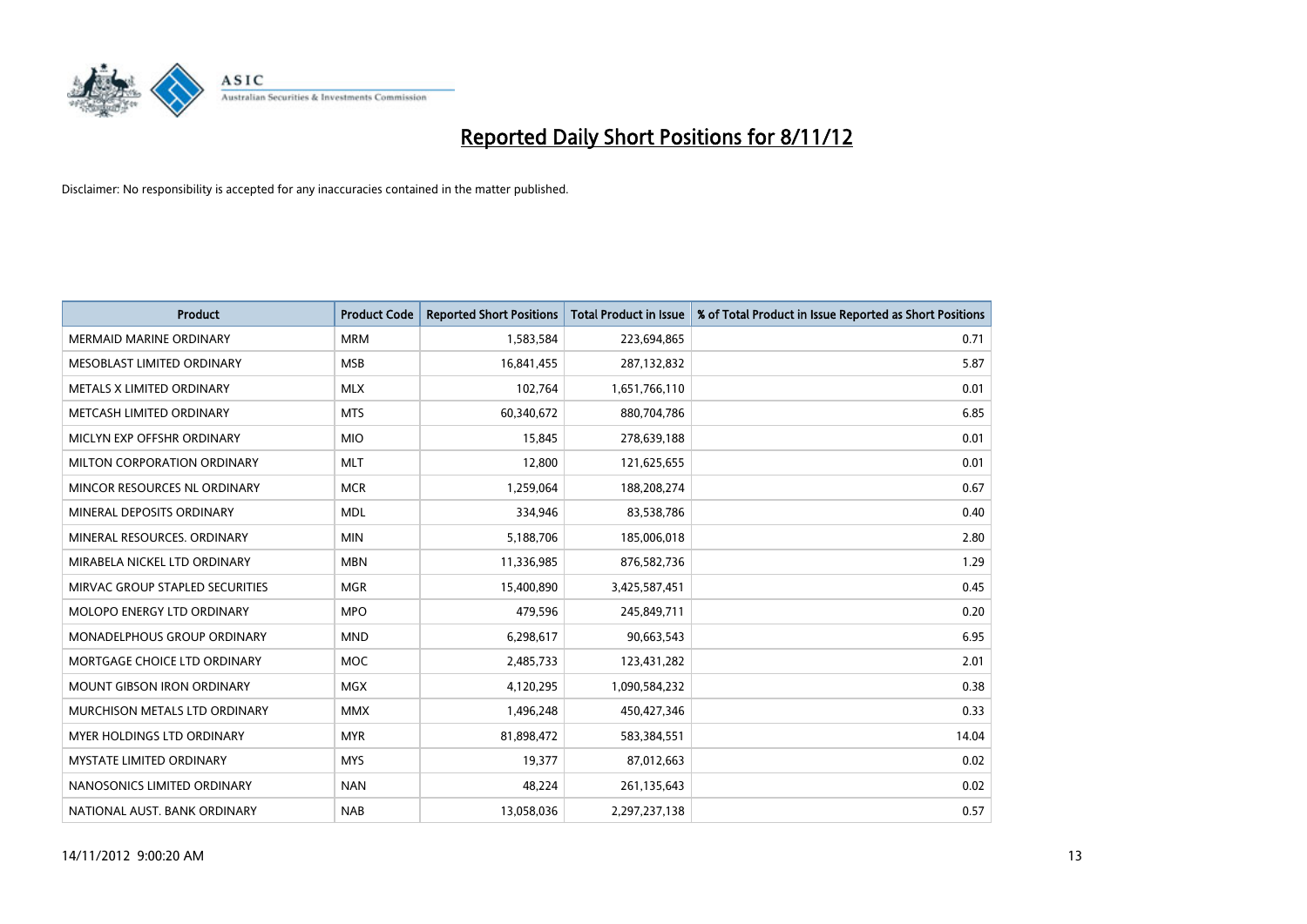

| <b>Product</b>                        | <b>Product Code</b> | <b>Reported Short Positions</b> | <b>Total Product in Issue</b> | % of Total Product in Issue Reported as Short Positions |
|---------------------------------------|---------------------|---------------------------------|-------------------------------|---------------------------------------------------------|
| NAVITAS LIMITED ORDINARY              | <b>NVT</b>          | 11,467,475                      | 375,367,918                   | 3.05                                                    |
| NEON ENERGY LIMITED ORDINARY          | <b>NEN</b>          | 3,164,466                       | 548,082,936                   | 0.58                                                    |
| NEW HOPE CORPORATION ORDINARY         | <b>NHC</b>          | 2,912,579                       | 830,526,815                   | 0.35                                                    |
| NEW STANDARD ENERGY ORDINARY          | <b>NSE</b>          | 1,078                           | 305,331,847                   | 0.00                                                    |
| NEWCREST MINING ORDINARY              | <b>NCM</b>          | 2,205,752                       | 765,906,839                   | 0.29                                                    |
| NEWS CORP A NON-VOTING CDI            | <b>NWSLV</b>        | 2,893,395                       | 1,545,532,490                 | 0.19                                                    |
| NEWS CORP B VOTING CDI                | <b>NWS</b>          | 1,686,336                       | 798,520,953                   | 0.21                                                    |
| NEWSAT LIMITED ORDINARY               | <b>NWT</b>          | 70,000                          | 233,052,157                   | 0.03                                                    |
| NEXTDC LIMITED ORDINARY               | <b>NXT</b>          | 2,787,323                       | 150,627,388                   | 1.85                                                    |
| NEXUS ENERGY LIMITED ORDINARY         | <b>NXS</b>          | 4,774,881                       | 1,329,821,159                 | 0.36                                                    |
| NIDO PETROLEUM ORDINARY               | <b>NDO</b>          | 105,313                         | 1,390,829,818                 | 0.01                                                    |
| NOBLE MINERAL RES ORDINARY            | <b>NMG</b>          | 4,124,991                       | 655,522,952                   | 0.63                                                    |
| NORFOLK GROUP ORDINARY                | <b>NFK</b>          | 50                              | 158,890,730                   | 0.00                                                    |
| NORTHERN IRON LTD ORDINARY            | <b>NFE</b>          | 3,262,631                       | 493,067,453                   | 0.66                                                    |
| NORTHERN STAR ORDINARY                | <b>NST</b>          | 1,356,194                       | 423,968,168                   | 0.32                                                    |
| NRW HOLDINGS LIMITED ORDINARY         | <b>NWH</b>          | 6,437,233                       | 278,888,011                   | 2.31                                                    |
| NUFARM LIMITED ORDINARY               | <b>NUF</b>          | 6,245,400                       | 262,662,626                   | 2.38                                                    |
| OCEANAGOLD CORP. CHESS DEPOSITARY INT | <b>OGC</b>          | 1,148,163                       | 263,278,752                   | 0.44                                                    |
| OIL SEARCH LTD ORDINARY               | OSH                 | 3,401,408                       | 1,334,756,742                 | 0.25                                                    |
| OM HOLDINGS LIMITED ORDINARY          | OMH                 | 3,988,156                       | 673,423,337                   | 0.59                                                    |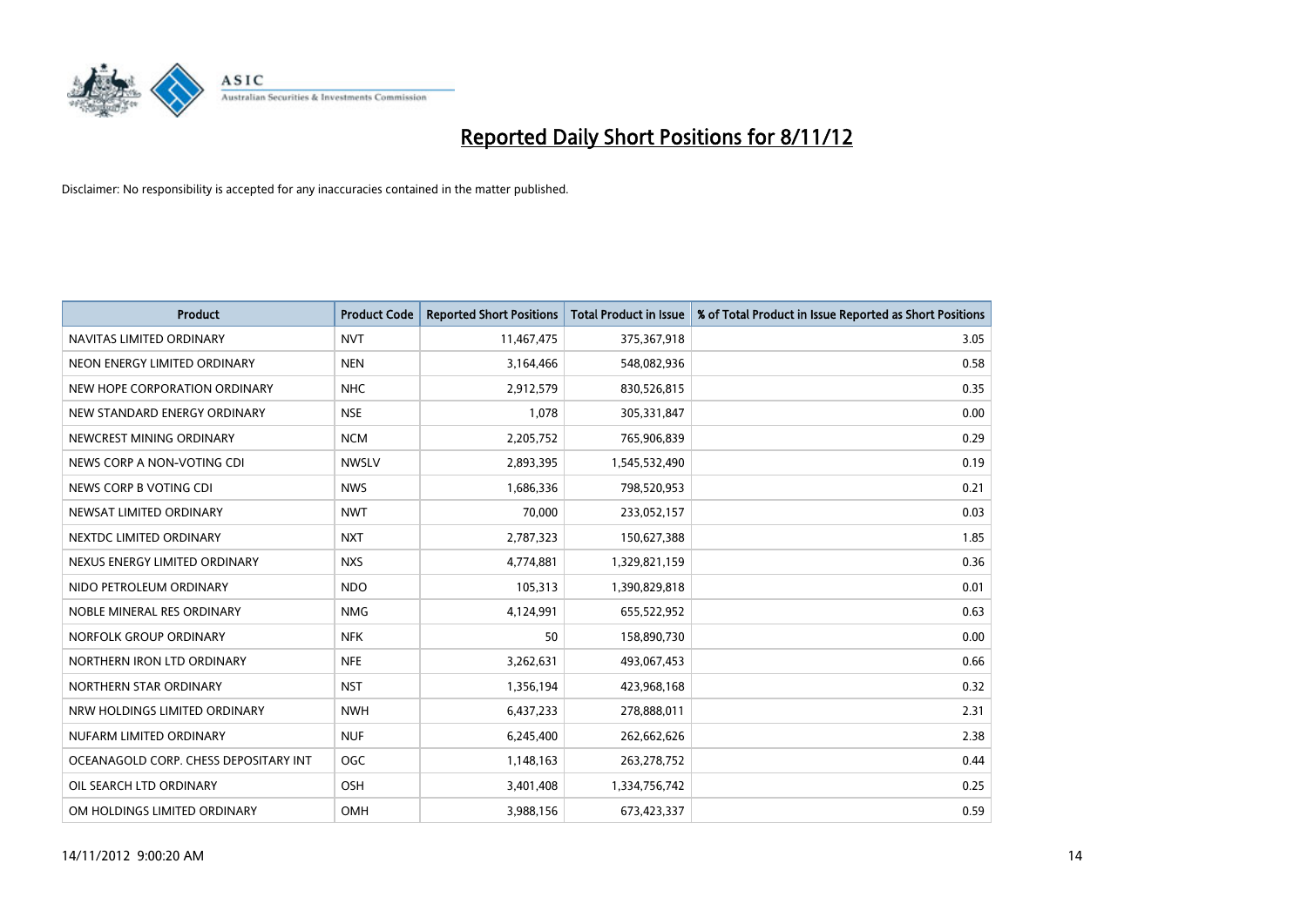

| <b>Product</b>               | <b>Product Code</b> | <b>Reported Short Positions</b> | <b>Total Product in Issue</b> | % of Total Product in Issue Reported as Short Positions |
|------------------------------|---------------------|---------------------------------|-------------------------------|---------------------------------------------------------|
| ORICA LIMITED ORDINARY       | ORI                 | 2,904,569                       | 365,642,802                   | 0.79                                                    |
| ORIGIN ENERGY ORDINARY       | <b>ORG</b>          | 10,993,637                      | 1,093,611,528                 | 1.01                                                    |
| OROCOBRE LIMITED ORDINARY    | <b>ORE</b>          | 603,505                         | 103,195,029                   | 0.58                                                    |
| OROTONGROUP LIMITED ORDINARY | <b>ORL</b>          | 155,819                         | 40,880,902                    | 0.38                                                    |
| ORPHEUS ENERGY LTD ORDINARY  | <b>OEG</b>          | 67,200                          | 130,475,919                   | 0.05                                                    |
| OZ MINERALS ORDINARY         | OZL                 | 4,944,492                       | 303,470,022                   | 1.63                                                    |
| PACIFIC BRANDS ORDINARY      | <b>PBG</b>          | 8,934,081                       | 912,915,695                   | 0.98                                                    |
| PALADIN ENERGY LTD ORDINARY  | <b>PDN</b>          | 76,404,363                      | 836,825,651                   | 9.13                                                    |
| PANAUST LIMITED ORDINARY     | <b>PNA</b>          | 2,318,117                       | 605,962,322                   | 0.38                                                    |
| PANCONTINENTAL OIL ORDINARY  | <b>PCL</b>          | 233,335                         | 1,148,744,096                 | 0.02                                                    |
| PANORAMIC RESOURCES ORDINARY | PAN                 | 2,704,057                       | 255,681,195                   | 1.06                                                    |
| PAPERLINX LIMITED ORDINARY   | <b>PPX</b>          | 103,231                         | 609,280,761                   | 0.02                                                    |
| PAPILLON RES LTD ORDINARY    | <b>PIR</b>          | 1,690,540                       | 255,962,388                   | 0.66                                                    |
| PEET LIMITED ORDINARY        | <b>PPC</b>          | 3,686,599                       | 321,013,141                   | 1.15                                                    |
| PERILYA LIMITED ORDINARY     | PEM                 | 3,026                           | 769,316,426                   | 0.00                                                    |
| PERPETUAL LIMITED ORDINARY   | <b>PPT</b>          | 2,088,353                       | 41,980,678                    | 4.97                                                    |
| PERSEUS MINING LTD ORDINARY  | PRU                 | 8,413,505                       | 457,962,088                   | 1.84                                                    |
| PHARMAXIS LTD ORDINARY       | <b>PXS</b>          | 6,340,959                       | 308,151,389                   | 2.06                                                    |
| PLATINUM ASSET ORDINARY      | <b>PTM</b>          | 12,605,872                      | 561,347,878                   | 2.25                                                    |
| PLATINUM AUSTRALIA ORDINARY  | <b>PLA</b>          | 836,127                         | 504,968,043                   | 0.17                                                    |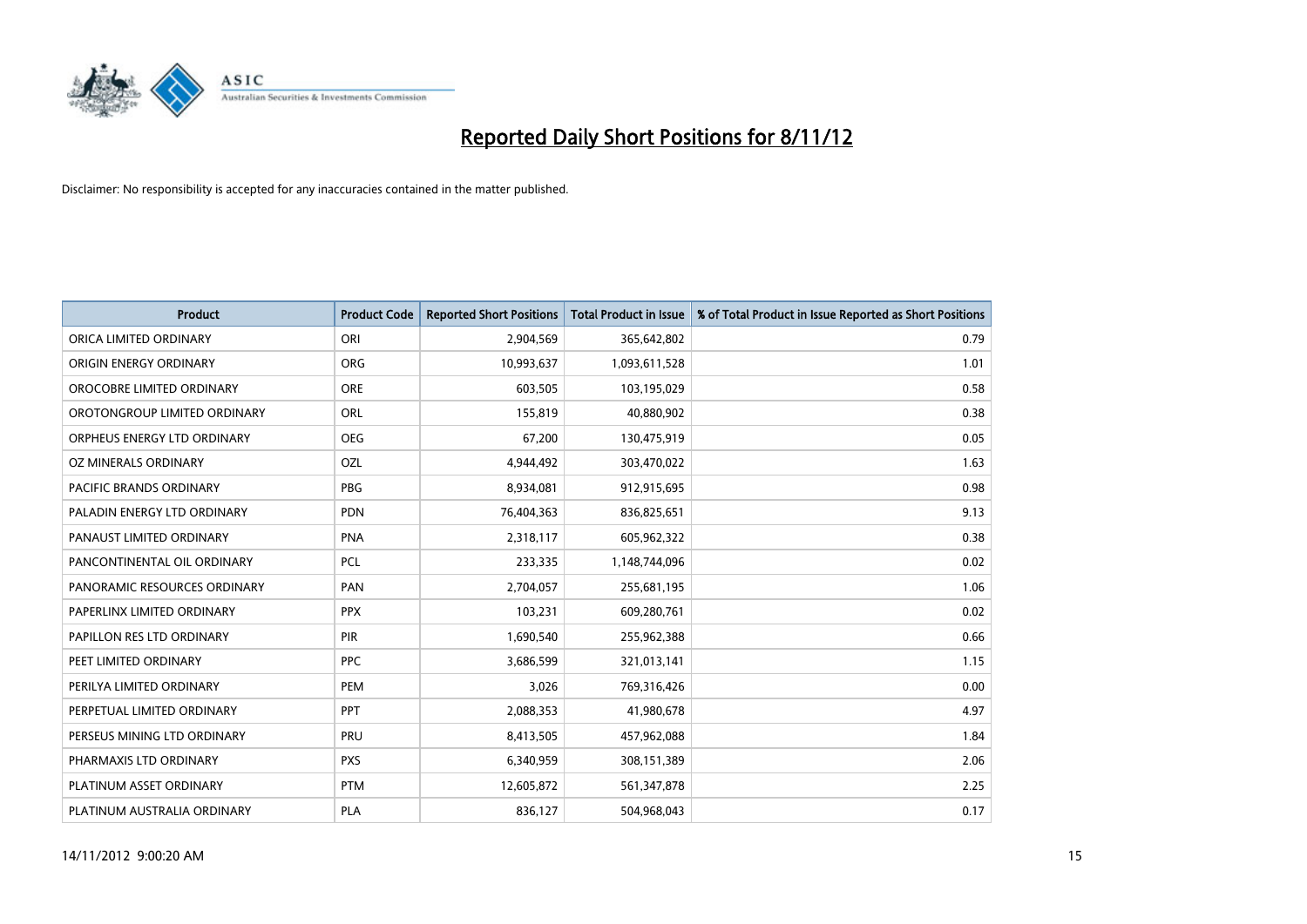

| <b>Product</b>                      | <b>Product Code</b> | <b>Reported Short Positions</b> | <b>Total Product in Issue</b> | % of Total Product in Issue Reported as Short Positions |
|-------------------------------------|---------------------|---------------------------------|-------------------------------|---------------------------------------------------------|
| PMI GOLD CORP CDI 1:1               | <b>PVM</b>          | 115,664                         | 75,645,355                    | 0.15                                                    |
| PMP LIMITED ORDINARY                | <b>PMP</b>          | 106,142                         | 323,781,124                   | 0.03                                                    |
| PRANA BIOTECHNOLOGY ORDINARY        | PBT                 | 220,880                         | 340,689,928                   | 0.06                                                    |
| PREMIER INVESTMENTS ORDINARY        | <b>PMV</b>          | 1,159,353                       | 155,260,478                   | 0.75                                                    |
| PRIMA BIOMED LTD ORDINARY           | <b>PRR</b>          | 6,288,810                       | 1,066,063,388                 | 0.59                                                    |
| PRIMARY HEALTH CARE ORDINARY        | <b>PRY</b>          | 27,357,350                      | 502,983,554                   | 5.44                                                    |
| PRIMEAG AUSTRALIA ORDINARY          | PAG                 | 54,681                          | 266,394,444                   | 0.02                                                    |
| PROGRAMMED ORDINARY                 | PRG                 | 396,795                         | 118,177,001                   | 0.34                                                    |
| <b>QANTAS AIRWAYS ORDINARY</b>      | QAN                 | 14,768,027                      | 2,265,123,620                 | 0.65                                                    |
| OBE INSURANCE GROUP ORDINARY        | <b>OBE</b>          | 57,814,981                      | 1,196,747,582                 | 4.83                                                    |
| OR NATIONAL LIMITED ORDINARY        | <b>ORN</b>          | 14,118,628                      | 2,425,468,941                 | 0.58                                                    |
| ORXPHARMA LTD ORDINARY              | <b>QRX</b>          | 96,662                          | 144,577,206                   | 0.07                                                    |
| <b>OUBE LOGISTICS HLDG ORDINARY</b> | QUB                 | 12,939,907                      | 924,489,845                   | 1.40                                                    |
| RAMELIUS RESOURCES ORDINARY         | <b>RMS</b>          | 4,332,929                       | 336,256,949                   | 1.29                                                    |
| RAMSAY HEALTH CARE ORDINARY         | <b>RHC</b>          | 2,258,855                       | 202,081,252                   | 1.12                                                    |
| <b>RCR TOMLINSON ORDINARY</b>       | <b>RCR</b>          | 250,383                         | 132,406,265                   | 0.19                                                    |
| <b>REA GROUP ORDINARY</b>           | <b>REA</b>          | 125,344                         | 131,714,699                   | 0.10                                                    |
| RECKON LIMITED ORDINARY             | <b>RKN</b>          | 621,000                         | 129,488,015                   | 0.48                                                    |
| <b>RED 5 LIMITED ORDINARY</b>       | <b>RED</b>          | 85,681                          | 135,488,008                   | 0.06                                                    |
| <b>RED FORK ENERGY ORDINARY</b>     | <b>RFE</b>          | 2,474,659                       | 384,951,719                   | 0.64                                                    |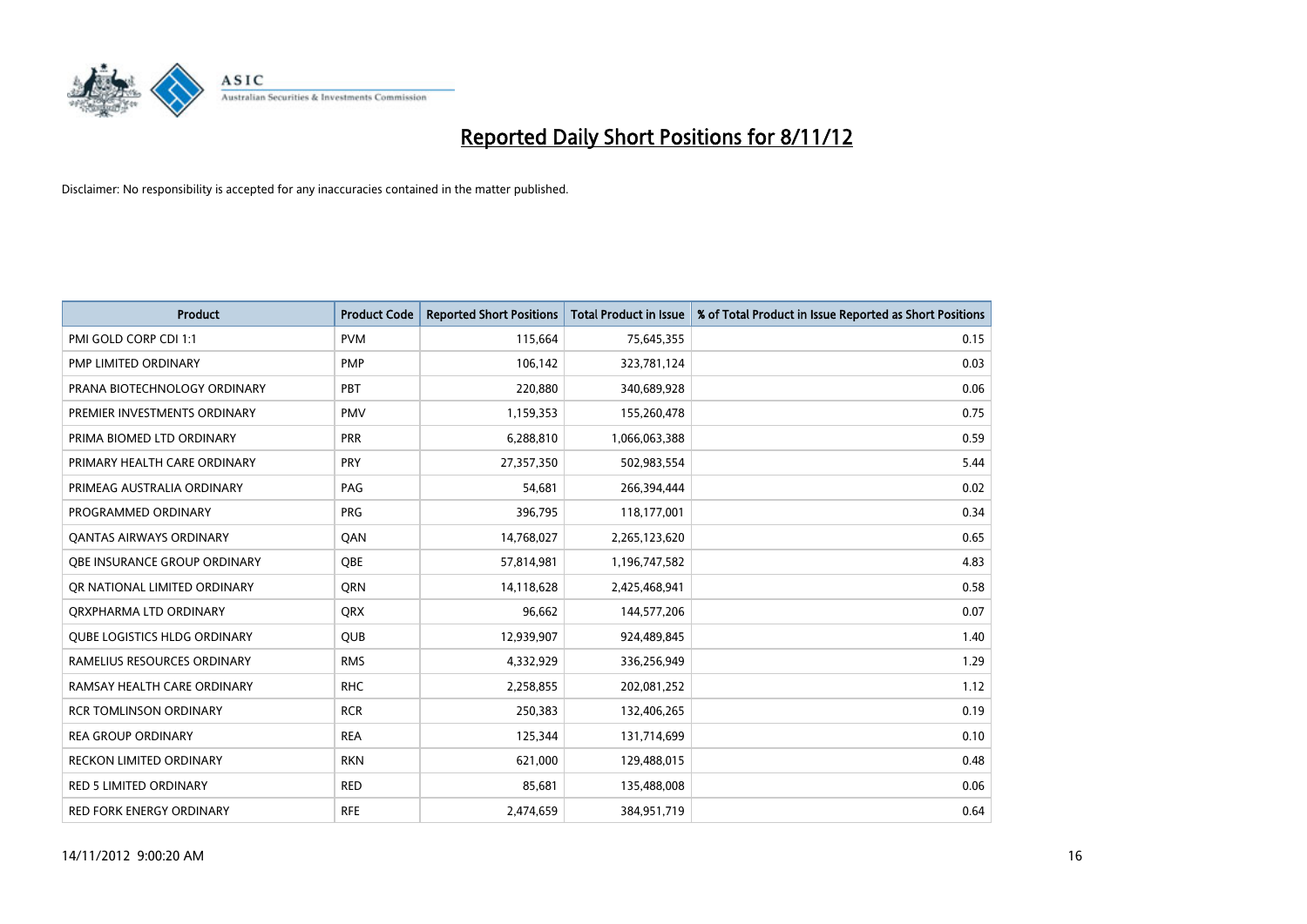

| <b>Product</b>                      | <b>Product Code</b> | <b>Reported Short Positions</b> | <b>Total Product in Issue</b> | % of Total Product in Issue Reported as Short Positions |
|-------------------------------------|---------------------|---------------------------------|-------------------------------|---------------------------------------------------------|
| REDBANK ENERGY LTD ORDINARY         | AEI                 | 13                              | 786,287                       | 0.00                                                    |
| REDFLEX HOLDINGS ORDINARY           | <b>RDF</b>          | 106,044                         | 110,762,310                   | 0.10                                                    |
| REECE AUSTRALIA LTD. ORDINARY       | <b>REH</b>          | 500                             | 99,600,000                    | 0.00                                                    |
| REGIS RESOURCES ORDINARY            | <b>RRL</b>          | 1,165,080                       | 455,351,383                   | 0.26                                                    |
| RESMED INC CDI 10:1                 | <b>RMD</b>          | 3,221,564                       | 1,556,242,300                 | 0.21                                                    |
| RESOLUTE MINING ORDINARY            | <b>RSG</b>          | 2,822,320                       | 632,071,957                   | 0.45                                                    |
| <b>RESOURCE GENERATION ORDINARY</b> | <b>RES</b>          | 173                             | 262,895,652                   | 0.00                                                    |
| RETAIL FOOD GROUP ORDINARY          | <b>RFG</b>          | 183,013                         | 125,240,114                   | 0.15                                                    |
| REVERSE CORP LIMITED ORDINARY       | <b>REF</b>          | 100                             | 92,382,175                    | 0.00                                                    |
| REX MINERALS LIMITED ORDINARY       | <b>RXM</b>          | 1,892,432                       | 188,907,284                   | 1.00                                                    |
| <b>RHG LIMITED ORDINARY</b>         | <b>RHG</b>          | 35,085                          | 308,483,177                   | 0.01                                                    |
| RIALTO ENERGY ORDINARY              | <b>RIA</b>          | 41                              | 672,259,992                   | 0.00                                                    |
| <b>RIDLEY CORPORATION ORDINARY</b>  | <b>RIC</b>          | 216                             | 307,817,071                   | 0.00                                                    |
| RIO TINTO LIMITED ORDINARY          | <b>RIO</b>          | 14,094,155                      | 435,758,720                   | 3.23                                                    |
| <b>RNY PROPERTY TRUST UNITS</b>     | <b>RNY</b>          | 4,300                           | 263,413,889                   | 0.00                                                    |
| ROC OIL COMPANY ORDINARY            | <b>ROC</b>          | 1,294,509                       | 683,235,552                   | 0.19                                                    |
| RURALCO HOLDINGS ORDINARY           | <b>RHL</b>          | 12,000                          | 55,019,284                    | 0.02                                                    |
| SAI GLOBAL LIMITED ORDINARY         | SAI                 | 6,884,765                       | 206,614,422                   | 3.33                                                    |
| SALMAT LIMITED ORDINARY             | <b>SLM</b>          | 1,810,085                       | 159,812,799                   | 1.13                                                    |
| SAMSON OIL & GAS LTD ORDINARY       | <b>SSN</b>          | 5,428,578                       | 1,814,527,926                 | 0.30                                                    |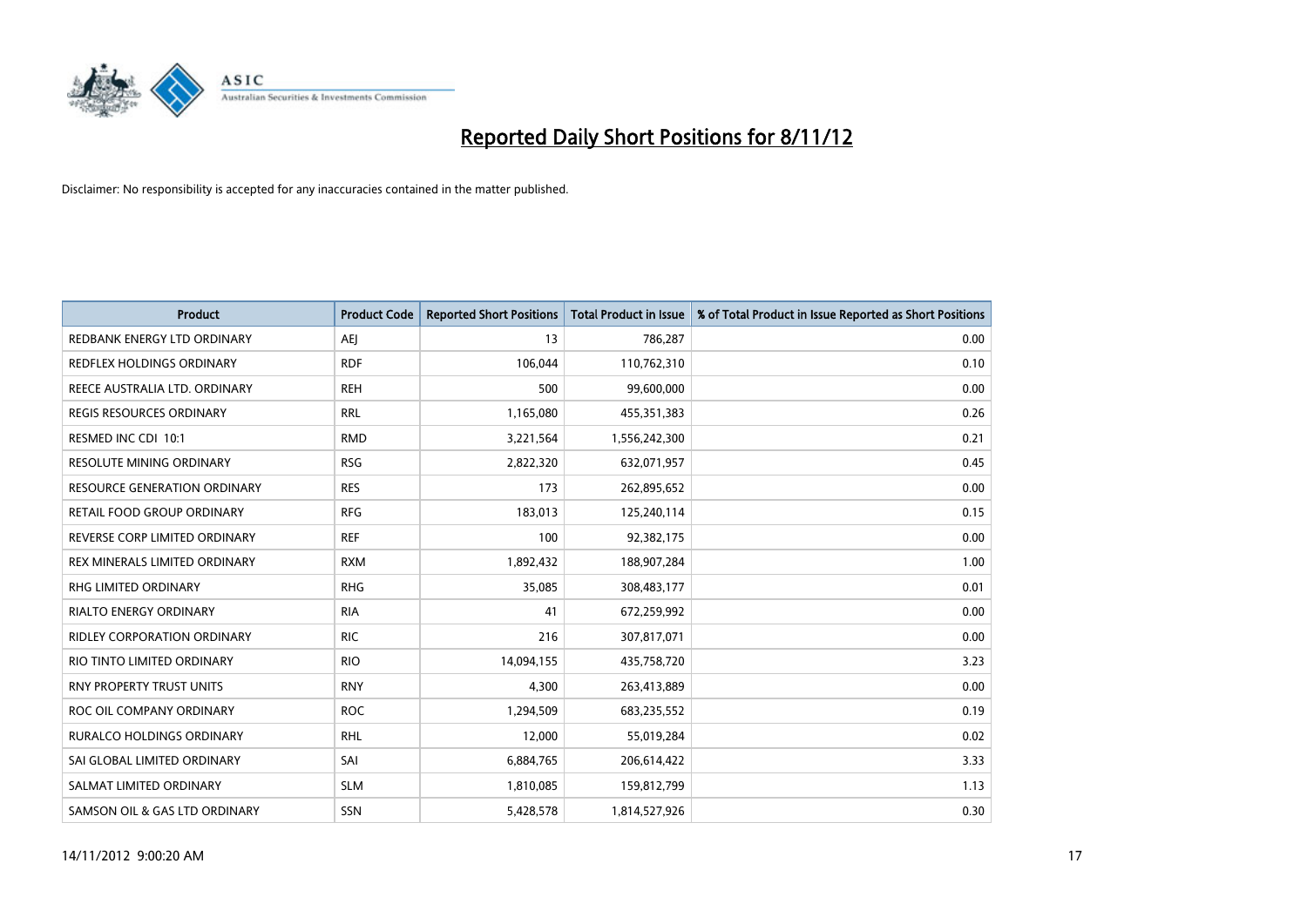

| <b>Product</b>                           | <b>Product Code</b> | <b>Reported Short Positions</b> | <b>Total Product in Issue</b> | % of Total Product in Issue Reported as Short Positions |
|------------------------------------------|---------------------|---------------------------------|-------------------------------|---------------------------------------------------------|
| SANDFIRE RESOURCES ORDINARY              | <b>SFR</b>          | 2,640,955                       | 152,724,301                   | 1.73                                                    |
| <b>SANTOS LTD ORDINARY</b>               | <b>STO</b>          | 2,775,926                       | 958,844,894                   | 0.29                                                    |
| SARACEN MINERAL ORDINARY                 | SAR                 | 4,371,334                       | 595,032,306                   | 0.73                                                    |
| SEDGMAN LIMITED ORDINARY                 | <b>SDM</b>          | 607,272                         | 217,623,797                   | 0.28                                                    |
| <b>SEEK LIMITED ORDINARY</b>             | <b>SEK</b>          | 11,706,558                      | 337,101,307                   | 3.47                                                    |
| SENEX ENERGY LIMITED ORDINARY            | <b>SXY</b>          | 3,277,884                       | 1,140,134,837                 | 0.29                                                    |
| SERVICE STREAM ORDINARY                  | <b>SSM</b>          | 400                             | 283,418,867                   | 0.00                                                    |
| SEVEN GROUP HOLDINGS ORDINARY            | <b>SVW</b>          | 1,741,116                       | 307,410,281                   | 0.57                                                    |
| SEVEN WEST MEDIA LTD ORDINARY            | <b>SWM</b>          | 25,790,668                      | 999,160,872                   | 2.58                                                    |
| SHEFFIELD RES LTD ORDINARY               | <b>SFX</b>          | 10,000                          | 83,429,169                    | 0.01                                                    |
| SIGMA PHARMACEUTICAL ORDINARY            | <b>SIP</b>          | 6,961,317                       | 1,180,143,739                 | 0.59                                                    |
| SILEX SYSTEMS ORDINARY                   | <b>SLX</b>          | 912,522                         | 170,228,676                   | 0.54                                                    |
| SILVER LAKE RESOURCE ORDINARY            | <b>SLR</b>          | 15,828,415                      | 225,493,476                   | 7.02                                                    |
| SIMS METAL MGMT LTD ORDINARY             | SGM                 | 7,286,044                       | 204, 261, 437                 | 3.57                                                    |
| SINGAPORE TELECOMM. CHESS DEPOSITARY INT | SGT                 | 10,029,054                      | 155,402,627                   | 6.45                                                    |
| SIRIUS RESOURCES NL ORDINARY             | <b>SIR</b>          | 254,000                         | 190,820,086                   | 0.13                                                    |
| SIRTEX MEDICAL ORDINARY                  | <b>SRX</b>          | 110,855                         | 55,768,136                    | 0.20                                                    |
| SKILLED GROUP LTD ORDINARY               | <b>SKE</b>          | 2,801,737                       | 233,487,276                   | 1.20                                                    |
| <b>SKY NETWORK ORDINARY</b>              | <b>SKT</b>          | 766,000                         | 389,139,785                   | 0.20                                                    |
| SKYCITY ENT GRP LTD ORDINARY             | <b>SKC</b>          | 301,172                         | 576,958,340                   | 0.05                                                    |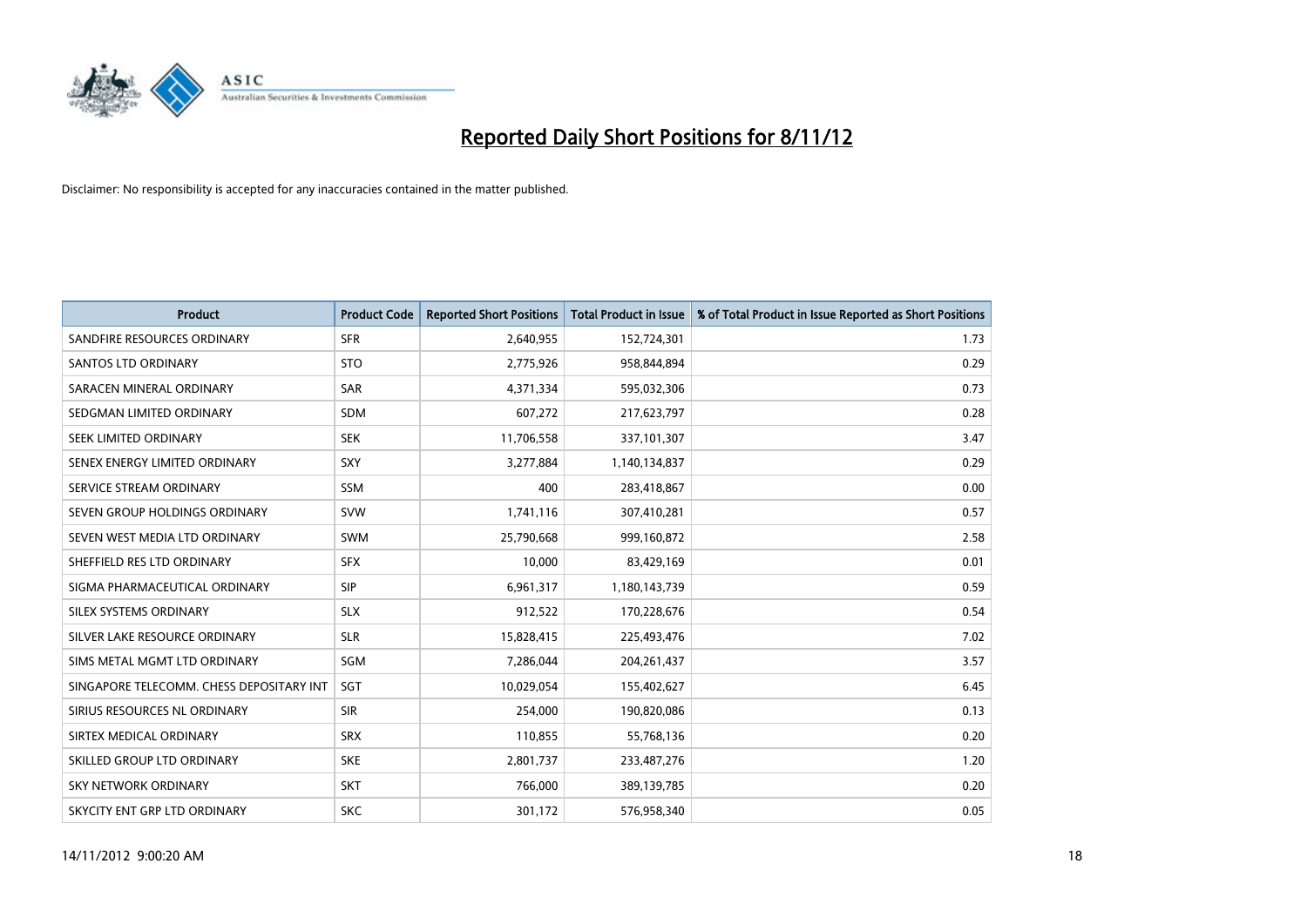

| <b>Product</b>                           | <b>Product Code</b> | <b>Reported Short Positions</b> | <b>Total Product in Issue</b> | % of Total Product in Issue Reported as Short Positions |
|------------------------------------------|---------------------|---------------------------------|-------------------------------|---------------------------------------------------------|
| <b>SKYWEST AIRLINES LTD CDI 1:1</b>      | <b>SXR</b>          | 2,000                           | 210,640,000                   | 0.00                                                    |
| SMS MANAGEMENT. ORDINARY                 | <b>SMX</b>          | 982,238                         | 69,378,477                    | 1.42                                                    |
| SONIC HEALTHCARE ORDINARY                | <b>SHL</b>          | 4,237,169                       | 395,565,681                   | 1.07                                                    |
| SOUL PATTINSON (W.H) ORDINARY            | SOL                 | 29,572                          | 239,395,320                   | 0.01                                                    |
| SOUTH BOULDER MINES ORDINARY             | <b>STB</b>          | 164,295                         | 126,732,826                   | 0.13                                                    |
| SP AUSNET STAPLED SECURITIES             | <b>SPN</b>          | 5,960,855                       | 3,339,620,165                 | 0.18                                                    |
| SPARK INFRASTRUCTURE STAPLED NOTE & UNIT | SKI                 | 40,757,168                      | 1,326,734,264                 | 3.07                                                    |
| SPDR 200 FUND ETF UNITS                  | <b>STW</b>          | 33,404                          | 49,059,567                    | 0.07                                                    |
| SPECIALTY FASHION ORDINARY               | <b>SFH</b>          | 2,830,649                       | 192,236,121                   | 1.47                                                    |
| ST BARBARA LIMITED ORDINARY              | <b>SBM</b>          | 4,250,989                       | 488,074,077                   | 0.87                                                    |
| STANMORE COAL LTD ORDINARY               | <b>SMR</b>          | 32,870                          | 200,492,804                   | 0.02                                                    |
| STARPHARMA HOLDINGS ORDINARY             | <b>SPL</b>          | 5,017,232                       | 283,640,060                   | 1.77                                                    |
| STHN CROSS MEDIA ORDINARY                | <b>SXL</b>          | 20,876,026                      | 704,858,524                   | 2.96                                                    |
| STOCKLAND UNITS/ORD STAPLED              | SGP                 | 21,127,044                      | 2,202,657,963                 | 0.96                                                    |
| STRAITS RES LTD. ORDINARY                | SRQ                 | 536,075                         | 1,164,150,159                 | 0.05                                                    |
| <b>STW COMMUNICATIONS ORDINARY</b>       | SGN                 | 96,163                          | 396,818,970                   | 0.02                                                    |
| SUNCORP GROUP LTD ORDINARY               | <b>SUN</b>          | 6,962,187                       | 1,286,600,980                 | 0.54                                                    |
| SUNDANCE ENERGY ORDINARY                 | <b>SEA</b>          | 242,889                         | 277,098,474                   | 0.09                                                    |
| SUNDANCE RESOURCES ORDINARY              | <b>SDL</b>          | 6,810,134                       | 3,052,227,034                 | 0.22                                                    |
| SUNLAND GROUP LTD ORDINARY               | <b>SDG</b>          | 18,391                          | 191,238,877                   | 0.01                                                    |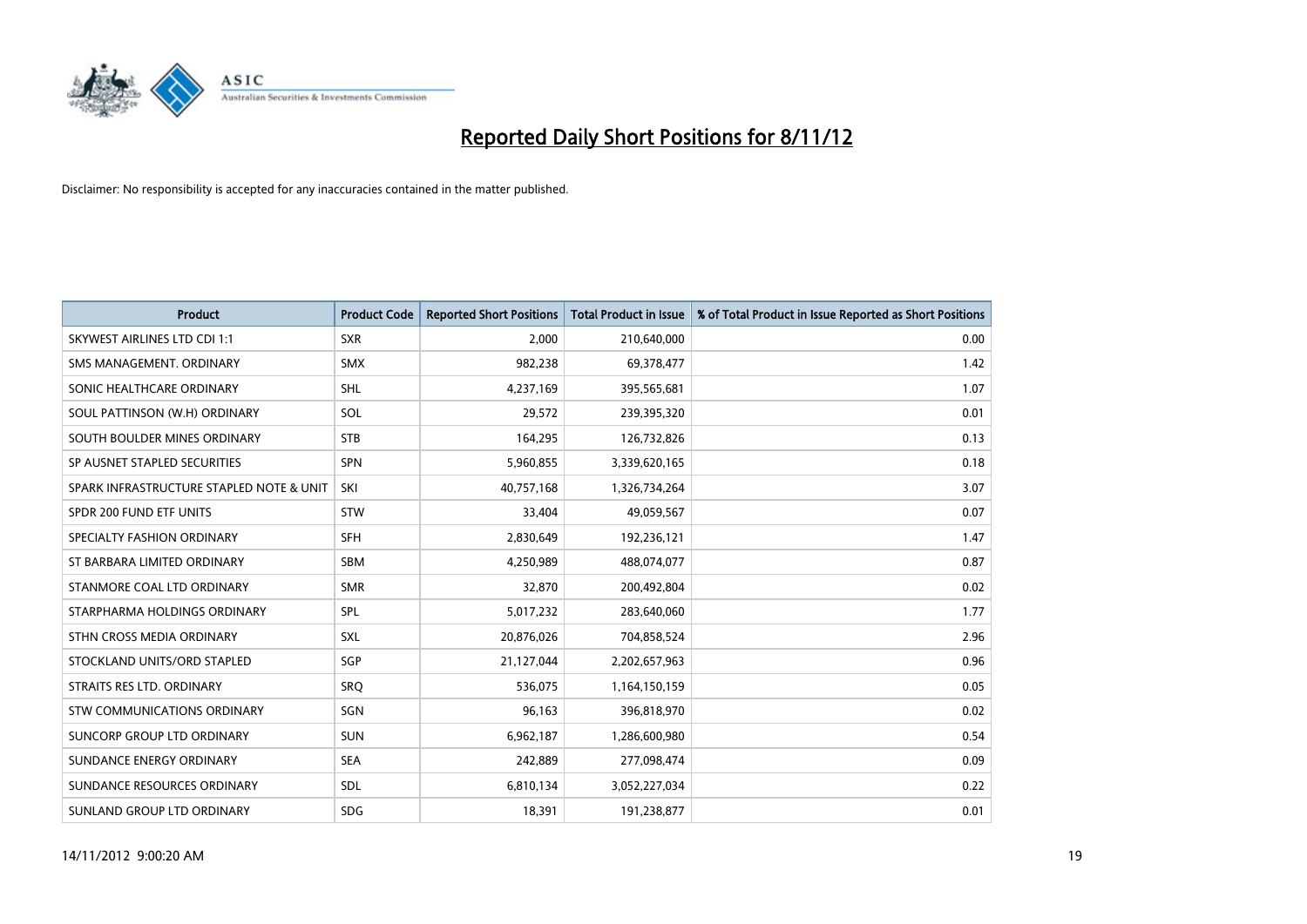

| <b>Product</b>                   | <b>Product Code</b> | <b>Reported Short Positions</b> | <b>Total Product in Issue</b> | % of Total Product in Issue Reported as Short Positions |
|----------------------------------|---------------------|---------------------------------|-------------------------------|---------------------------------------------------------|
| SUPER RET REP LTD ORDINARY       | <b>SUL</b>          | 678,590                         | 196,382,811                   | 0.35                                                    |
| SYD AIRPORT STAPLED US PROHIBIT. | <b>SYD</b>          | 10,101,577                      | 1,861,210,782                 | 0.54                                                    |
| SYRAH RESOURCES ORDINARY         | <b>SYR</b>          | 15,692                          | 133,869,590                   | 0.01                                                    |
| TABCORP HOLDINGS LTD ORDINARY    | <b>TAH</b>          | 12,645,248                      | 734,015,737                   | 1.72                                                    |
| <b>TANAMI GOLD NL ORDINARY</b>   | <b>TAM</b>          | 700,036                         | 261,132,677                   | 0.27                                                    |
| TAP OIL LIMITED ORDINARY         | TAP                 | 1,154,370                       | 241,295,311                   | 0.48                                                    |
| TASSAL GROUP LIMITED ORDINARY    | <b>TGR</b>          | 105,080                         | 146,304,404                   | 0.07                                                    |
| TATTS GROUP LTD ORDINARY         | <b>TTS</b>          | 3,514,950                       | 1,385,200,190                 | 0.25                                                    |
| TELECOM CORPORATION ORDINARY     | <b>TEL</b>          | 13,663,853                      | 1,857,548,099                 | 0.74                                                    |
| TELSTRA CORPORATION, ORDINARY    | <b>TLS</b>          | 17,085,988                      | 12,443,074,357                | 0.14                                                    |
| TEN NETWORK HOLDINGS ORDINARY    | <b>TEN</b>          | 114,982,480                     | 1,437,204,873                 | 8.00                                                    |
| TERANGA GOLD CORP CDI 1:1        | TGZ                 | 111,505                         | 162,599,120                   | 0.07                                                    |
| TFS CORPORATION LTD ORDINARY     | <b>TFC</b>          |                                 | 279,621,829                   | 0.00                                                    |
| THE REJECT SHOP ORDINARY         | <b>TRS</b>          | 2,622,995                       | 26,092,220                    | 10.05                                                   |
| THORN GROUP LIMITED ORDINARY     | <b>TGA</b>          | 181,229                         | 146,374,703                   | 0.12                                                    |
| TIGER RESOURCES ORDINARY         | <b>TGS</b>          | 2,277,282                       | 673,470,269                   | 0.34                                                    |
| TOLL HOLDINGS LTD ORDINARY       | <b>TOL</b>          | 27,531,984                      | 717,133,875                   | 3.84                                                    |
| TOX FREE SOLUTIONS ORDINARY      | <b>TOX</b>          | 178,214                         | 115,311,608                   | 0.15                                                    |
| TPG TELECOM LIMITED ORDINARY     | <b>TPM</b>          | 1,557,962                       | 793,808,141                   | 0.20                                                    |
| TRADE ME GROUP ORDINARY          | <b>TME</b>          | 188,965                         | 396,017,568                   | 0.05                                                    |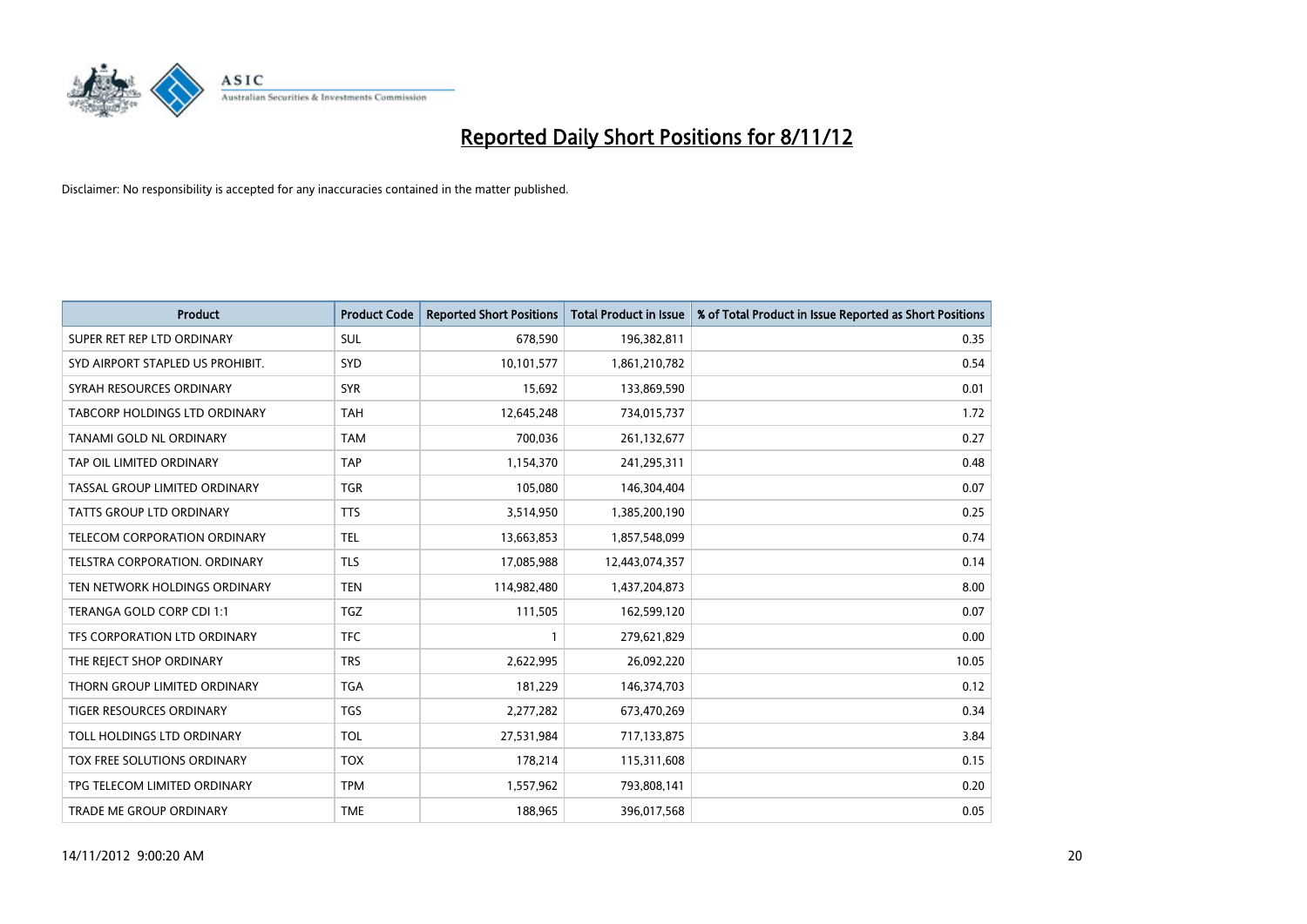

| <b>Product</b>                         | <b>Product Code</b> | <b>Reported Short Positions</b> | <b>Total Product in Issue</b> | % of Total Product in Issue Reported as Short Positions |
|----------------------------------------|---------------------|---------------------------------|-------------------------------|---------------------------------------------------------|
| <b>TRANSFIELD SERVICES ORDINARY</b>    | <b>TSE</b>          | 8,865,527                       | 512,457,716                   | 1.73                                                    |
| TRANSPACIFIC INDUST. ORDINARY          | <b>TPI</b>          | 3,982,671                       | 1,578,528,702                 | 0.25                                                    |
| TRANSURBAN GROUP TRIPLE STAPLED SEC.   | <b>TCL</b>          | 8,885,225                       | 1,461,665,097                 | 0.61                                                    |
| TREASURY WINE ESTATE ORDINARY          | <b>TWE</b>          | 13,853,791                      | 647,227,144                   | 2.14                                                    |
| TROY RESOURCES LTD ORDINARY            | <b>TRY</b>          | 29,594                          | 91,318,649                    | 0.03                                                    |
| UGL LIMITED ORDINARY                   | UGL                 | 5,868,281                       | 166,315,038                   | 3.53                                                    |
| UNILIFE CORPORATION CDI 6:1            | <b>UNS</b>          | 186,282                         | 252,403,194                   | 0.07                                                    |
| UXC LIMITED ORDINARY                   | <b>UXC</b>          | 1,041,186                       | 308,056,885                   | 0.34                                                    |
| <b>VENTURE MINERALS ORDINARY</b>       | <b>VMS</b>          | 314,082                         | 287,320,170                   | 0.11                                                    |
| <b>VIRGIN AUS HLDG LTD ORDINARY</b>    | <b>VAH</b>          | 35,384,860                      | 2,210,197,600                 | 1.60                                                    |
| VITERRA INC CDI 1:1                    | <b>VTA</b>          | 10                              | 68,629,939                    | 0.00                                                    |
| <b>VOCUS COMMS LTD ORDINARY</b>        | <b>VOC</b>          | 67,068                          | 74,776,058                    | 0.09                                                    |
| <b>WATPAC LIMITED ORDINARY</b>         | <b>WTP</b>          | 8,701                           | 184,332,526                   | 0.00                                                    |
| <b>WDS LIMITED ORDINARY</b>            | <b>WDS</b>          | 7                               | 144,740,614                   | 0.00                                                    |
| WEBJET LIMITED ORDINARY                | <b>WEB</b>          | 254,263                         | 71,065,929                    | 0.36                                                    |
| <b>WESFARMERS LIMITED ORDINARY</b>     | <b>WES</b>          | 27,315,103                      | 1,006,587,637                 | 2.71                                                    |
| WESFARMERS LIMITED PARTIALLY PROTECTED | <b>WESN</b>         | 1,219,565                       | 150,551,173                   | 0.81                                                    |
| WESTERN AREAS NL ORDINARY              | <b>WSA</b>          | 12,616,279                      | 179,735,899                   | 7.02                                                    |
| WESTERN DESERT RES. ORDINARY           | <b>WDR</b>          | 420,145                         | 321,371,029                   | 0.13                                                    |
| WESTFIELD GROUP ORD/UNIT STAPLED SEC   | <b>WDC</b>          | 4,628,608                       | 2,249,809,558                 | 0.21                                                    |